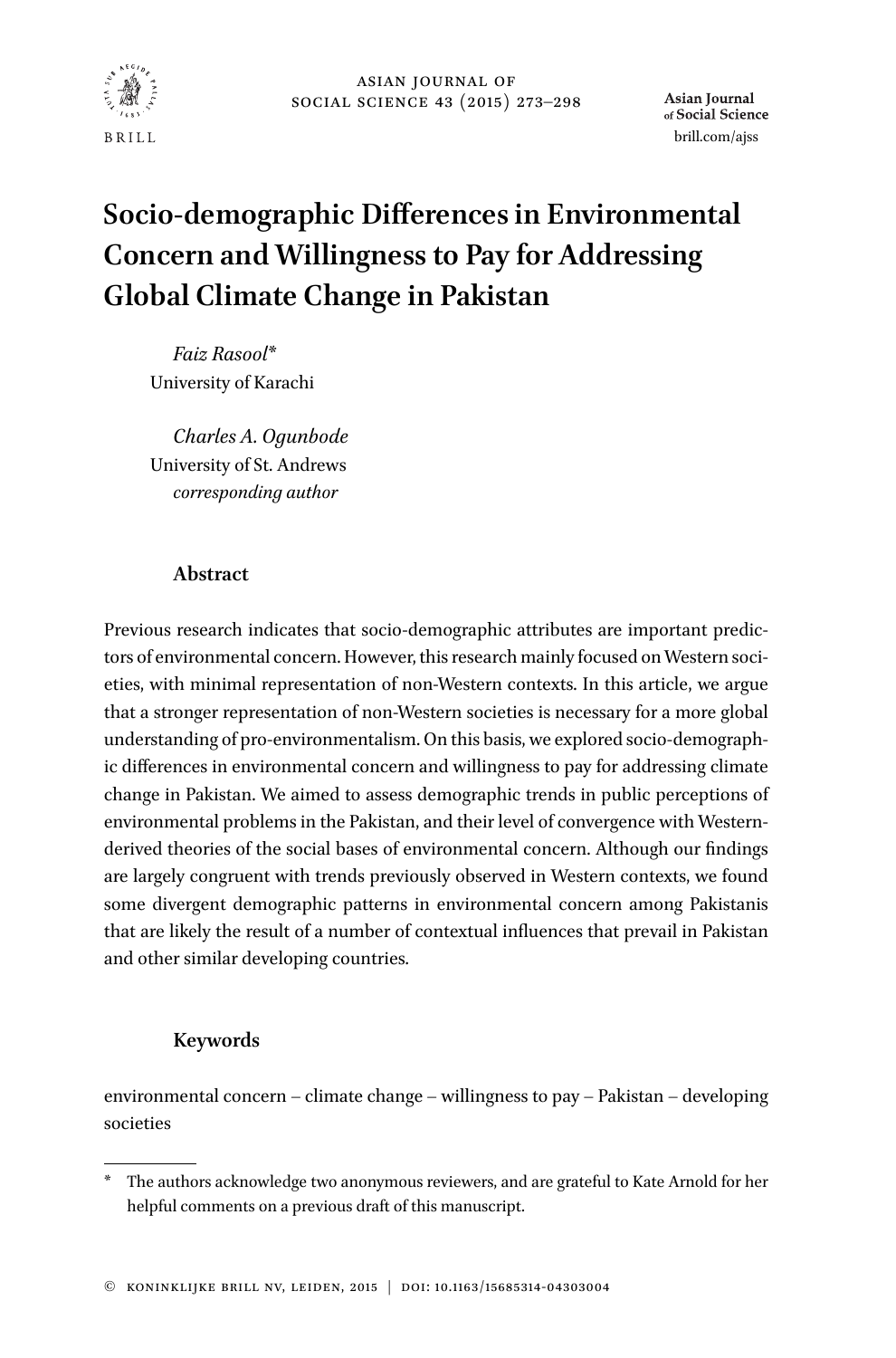#### **Introduction**

Environmental problems currently rank among the most pressing global concerns. Factors such as human overpopulation, unsustainable natural resource consumption and an unhealthy dependence on fossil fuels have been identified as major drivers of unfavourable changes in the environment (Oskamp, 2000). Controlling these factors requires substantive changes in personal, social and cultural practices, as well as the enactment of policies that safeguard the integrity of ecological systems (Ehrlich and Erhlich, 2013). According to Weber (2006), people only take precautionary measures against risks about which they feel a level of concern or anxiety. Likewise, research in the environmental domain suggests that pro-environmental behaviour and support for proenvironmental policies are closely linked to levels of environmental concern (e.g., Bamberg, 2003; Hansla et al., 2008).

In environmental social science research, environmental concern has been operationalised in a variety of ways. However, its theoretical definition is rooted in attitude theory, i.e., environmental concern is considered a form of environmental attitude (Takács-Sánta, 2007). Drawing from a classical understanding of attitude as a tripartite construct, Schultz et al. (2004) describe environmental attitudes as comprising the beliefs, affect and behavioural intentions a person holds regarding environmental activities and issues. However, while Schultz et al. (2004) categorise environmental concern exclusively as the affective dimension of environmental attitudes, other researchers have used the term more broadly to describe factors including environment-related emotions, beliefs and value orientations (e.g., Fransson and Garling, 1999; Poortinga et al., 2004).

In the last few decades, researchers have been trying to understand the nature and determinants of environmental concern, and the conditions under which environmental concern functions as a determinant of environmental behaviour (e.g., van Liere and Dunlap 1980; Jones and Dunlap, 1992; Nickerson, 2003). This research indicates that environmental concern is predicted by two broad categories of social determinants. The first category, termed *social psychological* factors, comprises personal worldviews, identities and beliefs, etc., while the second category, termed *social structural* factors, includes demographic attributes, such as gender, age, political orientation, ethnicity, income and education (Dietz et al., 1998). In this article, we will be focusing on social structural factors and their influence on environmental concerns.

The effects of social structural factors, especially gender, education, age and political orientation, have been addressed widely in environmental attitude research, and these factors have been found to have consistent and significant influences on environmental concern (Jones and Dunlap, 1992; McMillan et al.,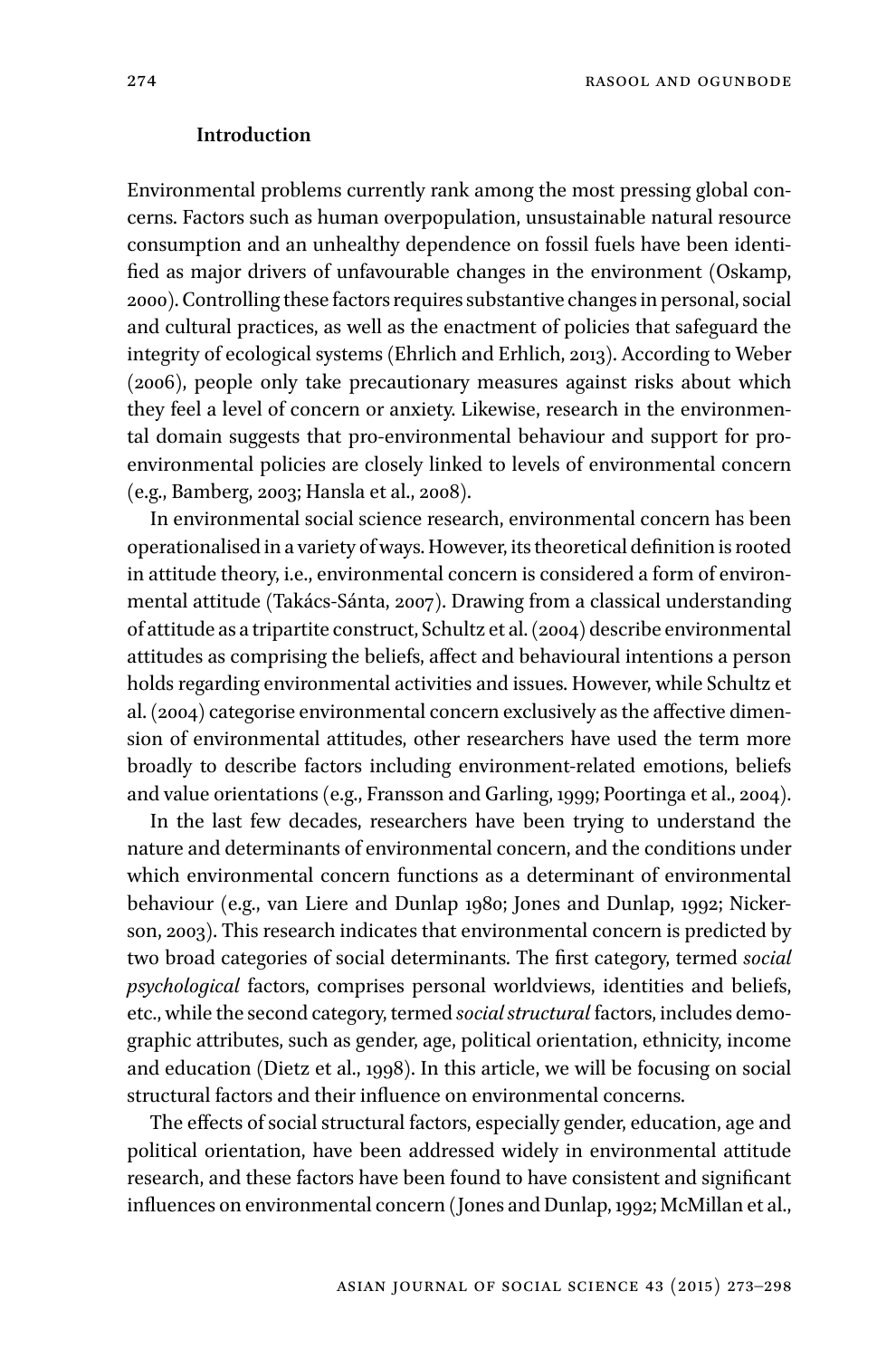1997; Poortinga et al., 2004; Xiao and McCright, 2012). The literature relating to this topic will be briefly reviewed in a subsequent section of this article. However, before proceeding to this review, we will present a short discussion of the background and aims of the current study.

#### **Research Background and Objectives**

Although academic interest in environmental concern/attitude research continues to burgeon, the sociocultural scope of work in this field has been largely limited to industrialised Western societies, while the representation of non-Western populations has remained marginal. A number of cross-national surveys conducted in the 1990s and early 2000s indicate that environmental problems are comparably salient concerns in developing and developed societies, and that individuals exhibit similar levels of engagement with environmental issues in both contexts (Leonard and Morell, 1981; Dunlap and York, 2008; Fairbrother, 2013). Although some researchers have interpreted these findings as evidence of the globalisation of environmental concern and pro-environmentalism (Brechin and Kempton, 1997), others have emphasised the need for research that addresses the qualitative differences in the nature and bases of environmentalism across cultural groups, and between societies at varying levels of economic development (Kim, 1999; Adeola, 1996). Further, some researchers have reported that the Western-derived theories that currently dominate environmental social science research, especially those relating to the social bases of pro-environmentalism, are often weakly or inconsistently supported in non-Western contexts (e.g., Furman, 1998; Pampel, 2014). These observations suggest that a geographically- and culturally-skewed understanding of environmental concern and its determinants may not readily lend itself to broadly generalisable explanations of the foundations of pro-environmentalism.

Many of the world's biggest environmental challenges, such as climate change and biodiversity loss, are of a trans-national and trans-regional nature. Resolving these challenges requires active contributions from individuals from diverse and disparate social, economic and cultural backgrounds. Consequently, taking a global perspective on pro-environmentalism and its determinants is an imperative for environmental social science research. To make our understanding of environmental concern truly global, there is a need to tackle the sociocultural imbalance that is clearly reflected in the existing literature on the subject, and a critical step in this process must involve channelling more effort into focused and rigorous assessments of the social aspects of environ-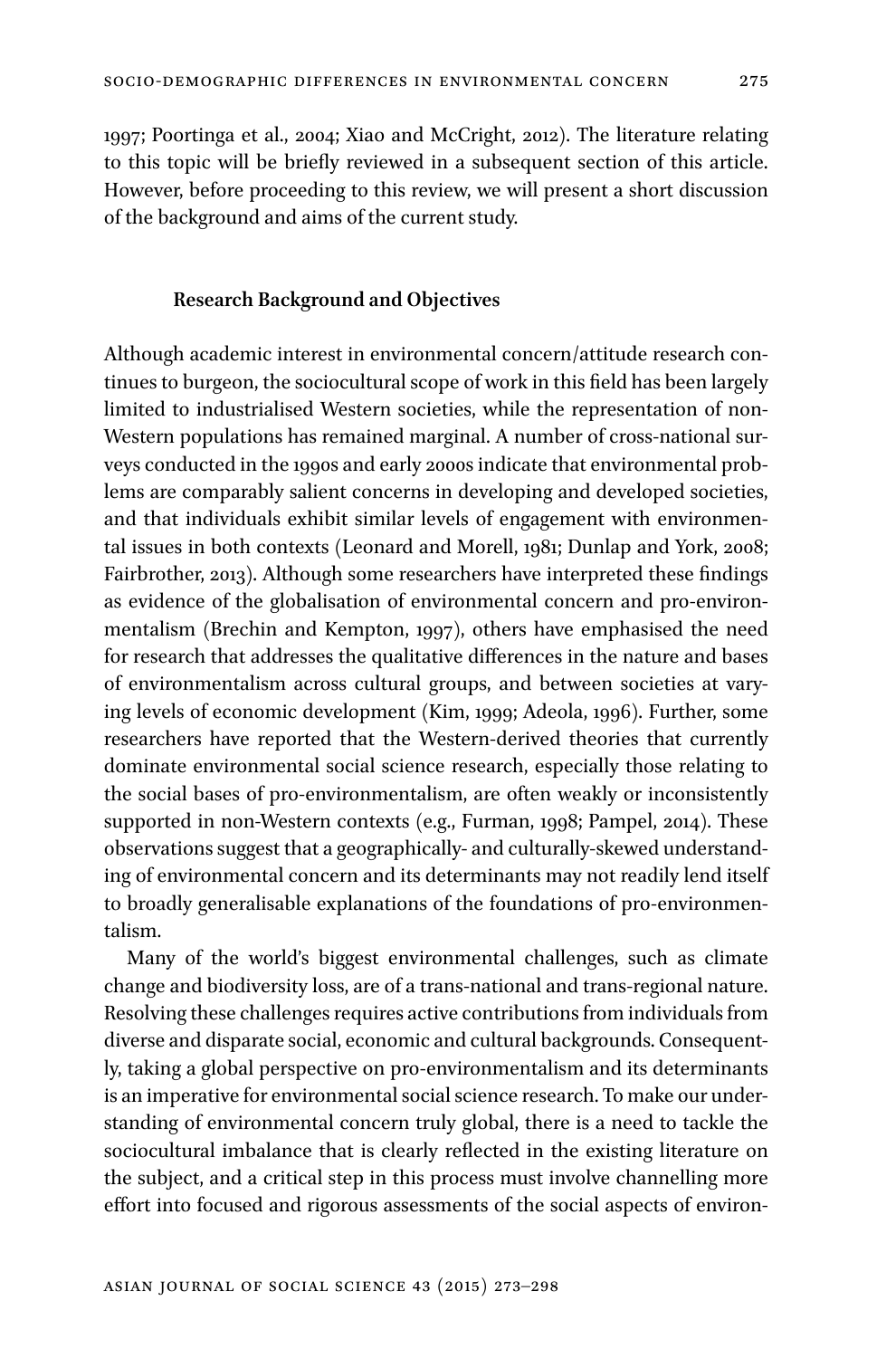mental issues in previously underexplored cultural contexts. In light of this, we present an investigation of individual differences in perceptions of environmental problems in Pakistan, a developing country. Our aims are to determine the effects of socio-structural factors on environmental concern in this societal context, and to explore the points of convergence and divergence between our observations and extant Western-derived theories of the social bases of environmental concern.

# **Who Cares about Environmental Problems? A Brief Review of Empirical and Theoretical Perspectives on the Social Structural Bases of Environmental Concern**

According to Ronald Inglehart (1995) environmental concern in Western societies emerged as a result of a shift toward post-materialist values. Drawing from the hierarchy of needs theory, he argued that people exhibit post-materialist values, such as a desire for self-expression, personal identity and a higher quality of life, only after they have satisfied primary needs, such as economic and physical security.Inglehart's argument is supported by empirical evidence from a number of studies that have found positive links between post-materialist values and pro-environmentalism (e.g., Kidd and Lee, 1997; Olofsson and Öhman, 2006). However, in contrast to Inglehart's arguments, several studies have shown that many citizens of low-income countries, with strong materialist values, also exhibit high levels of environmental concern (e.g., Dunlap and York, 2008; Adeola, 1996). With support from data collected in 85 countries, Fairbrother (2013) argued that although richer people rank higher on some dimensions of environmental concern, environmental concern is generally higher in poorer countries. Other researchers have also found, following analyses of cross-national datasets, that national wealth may in fact be inversely related to some forms of environmental concern and support for environmental protection (e.g., Dunlap and Mertig, 1997; Gelissen, 2007; Sandvik, 2008).

As a part of his post-materialist thesis, Inglehart (1995) argued that environmental concern in developing societies is a product of the direct experiences of environmental degradation and its social consequences. In response, Brechin (1999) reports that although citizens of poorer countries report higher levels of concern about local problems than citizens of wealthier countries, there is no significant difference in levels of concern about symbolic global environmental problems. Brechin (1999) concluded that the post-materialist thesis fails to adequately describe the basis of environmental concern at a wider cultural level, and global environmentalism is better understood as a complex social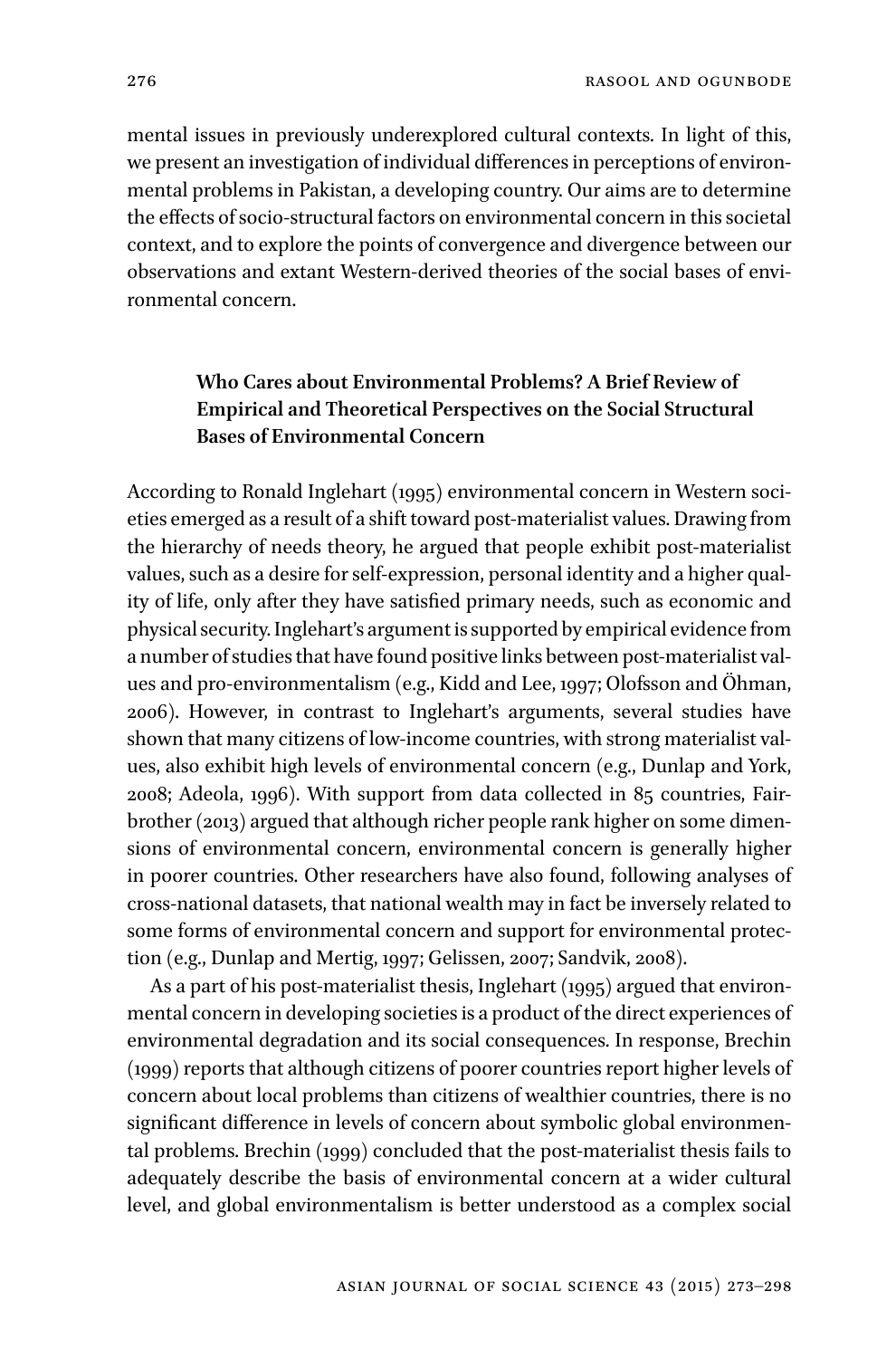phenomenon driven by multiple factors requiring careful specification and discussion. Kidd and Lee (1997) pointed out that neither high-income, nor lowincome societies are characterised by a homogenous value orientation (i.e., materialist or post-materialist); rather, a significant variance in values exists among individuals in any society. In line with this, Gelissen (2007) reported that, among a sample of 50 countries, the amount of variance in environmental concern between countries was much smaller than among individuals within countries. Although contextual and national level social factors contribute to levels of public concern about various environmental problems, there is a considerable amount of conflict and incongruence among the studies that have mainly focused on understanding the antecedence of pro-environmentalism from this perspective. As an alternative, Milfont (2012) proposes that closer analyses of personal characteristics may offer a more progressive understanding of the basis of environmental concern.

At the individual level, socio-economic status has widely been found to have a significant influence on environmental concern (e.g., Shen and Saijo, 2008; Franzen and Meyer, 2010; Botetzagias and Malesios, 2012). In environmental attitude studies, relative income, education and occupation are the most commonly used indices of socio-economic status. Following an analysis of data from 96 nations, Pampel (2014) reported that socio-economic status has a significant positive relationship with environmental concern. However, he also found that the relationship between socio-economic status and environmental concern is stronger in higher-income countries than in lower-income countries, and education and occupation are generally better predictors of environmental concern than personal income. Pampel (2014) attributed the inconsistent effect of income on environmental concern to the difficulty of obtaining valid and reliable personal income measures for cross-national research.

Nevertheless, researchers have previously argued that, compared with other demographic characteristics, education generally has the most consistent relationship with environmental concern (e.g., van Liere and Dunlap, 1980). According to McMillan et al. (1992), this is because education exposes individuals to a broad range of ideas and beliefs and encourages a more liberal-minded perspective. Further, they argued that education may partly explain the relationship between income and environmental concern because wealthier individuals typically achieve higher levels of education. Since high-income whitecollar jobs are often held by people with relatively higher levels of education, it seems likely that the relationship between occupation and environmental concern may similarly be explained by education.

Other research has also found consistent gender differences in levels of environmental concern (e.g., Steger and Witt, 1989; Zelezny et al., 2000). Females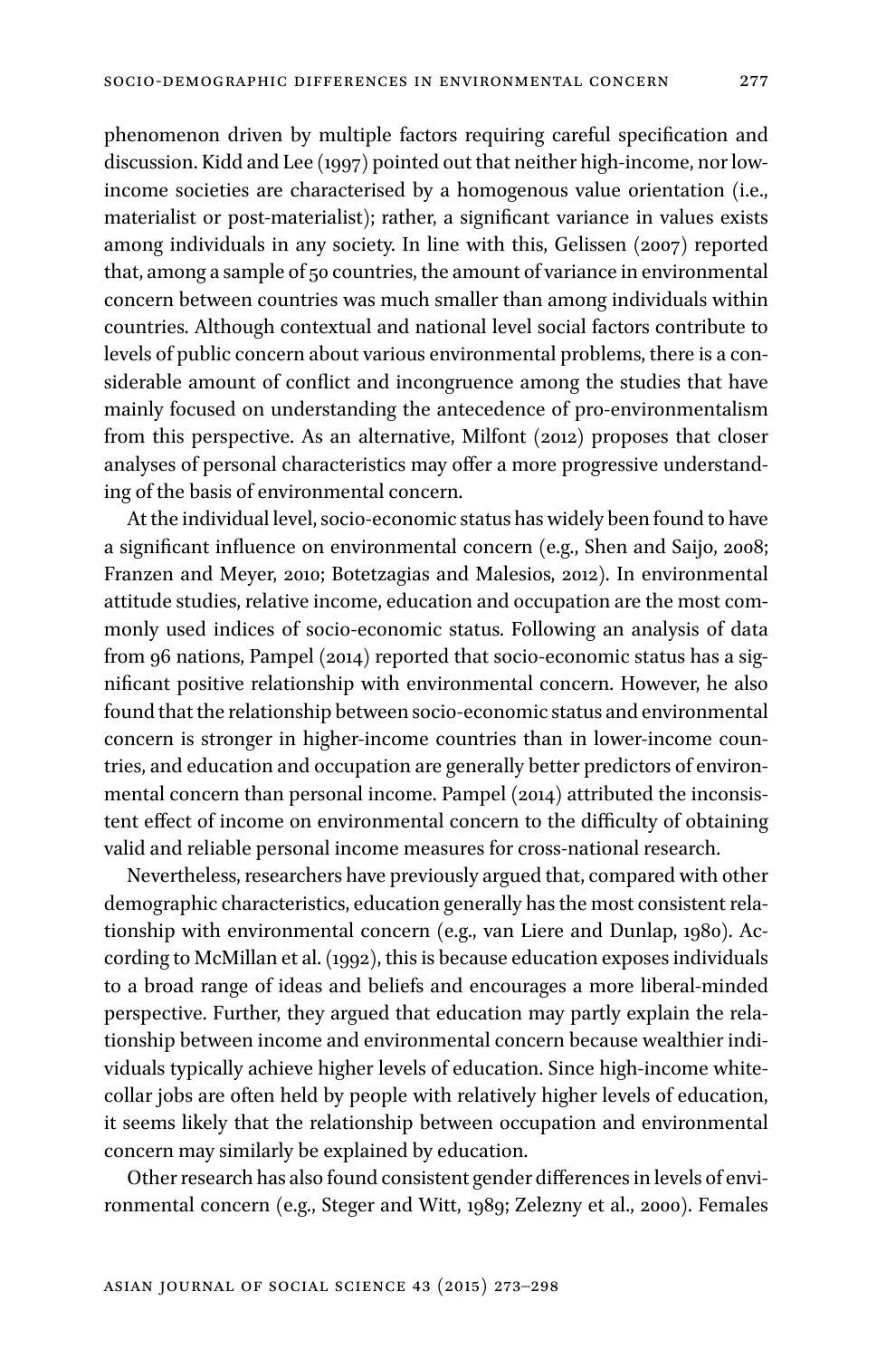often express greater levels of concern about environmental problems than males, and this has been attributed to a number of factors including females' sense of emotional empathy (Arnocky and Stroink, 2011), a stronger response to the harmful effects of deteriorating environmental conditions (Stern et al., 1993), and socialisation processes that promote female interdependence and an ethic of care (Zelezny et al., 2000). However, there is some evidence that this pattern of gender difference in environmental concern is not universal. In North America, Flynn et al. (1994) found that Caucasian females expressed greater concern about environmental health risks than Caucasian males, but there were no significant gender differences among other ethnic groups. Similarly, Greenberg and Schneider (1995) found that females had a higher level of environmental concern than males in American neighbourhoods with relatively low exposure to environmental hazards, but not in neighbourhoods exposed to multiple environmental stressors. In Nigeria, Ogunbode and Arnold (2012) found that, although males were more knowledgeable about environmental problems and more likely to encounter environment-related information than females, there was no significant gender difference in environmental concern.

Age has also been identified as an important determinant of environmental concern. However, the nature of the influence of age on environmentalism appears to be somewhat debatable. Some studies have found a positive relationship between age and environmental concern (e.g., Lyons and Breakwell, 1994; Ogunbode and Arnold 2012), while others have reported an inverse relationship (e.g., van Liere and Dunlap, 1980; Torgler and Garcia-Valiñas, 2007). According to Ogunbode and Arnold (2012), older individuals, especially those who have retired from full-time employment, may express greater environmental concern than younger individuals because they are less occupied with concerns about self-advancement. Conversely, Dietz et al. (1998) suggest that the relationship between age and environmental concern shows a distinct cohort effect, in which recent birth cohorts express a greater inclination toward proenvironmentalism than cohorts born earlier due to differences in socialisation. Generally, the effect of age on environmental concern appears to vary considerably, and may be subject to the influence of other intervening variables, such as place of residence, socioeconomic status and cultural values (e.g., Kanagy et al., 1994).

Place of residence, particularly urban versus rural dwelling, has also been found to have a significant effect in determining levels of environmental concern. According to Gifford and Nilsson (2014), the relationships between rural people and the natural environment differ significantly from those of their urban counterparts and it is widely assumed that rural dwellers are more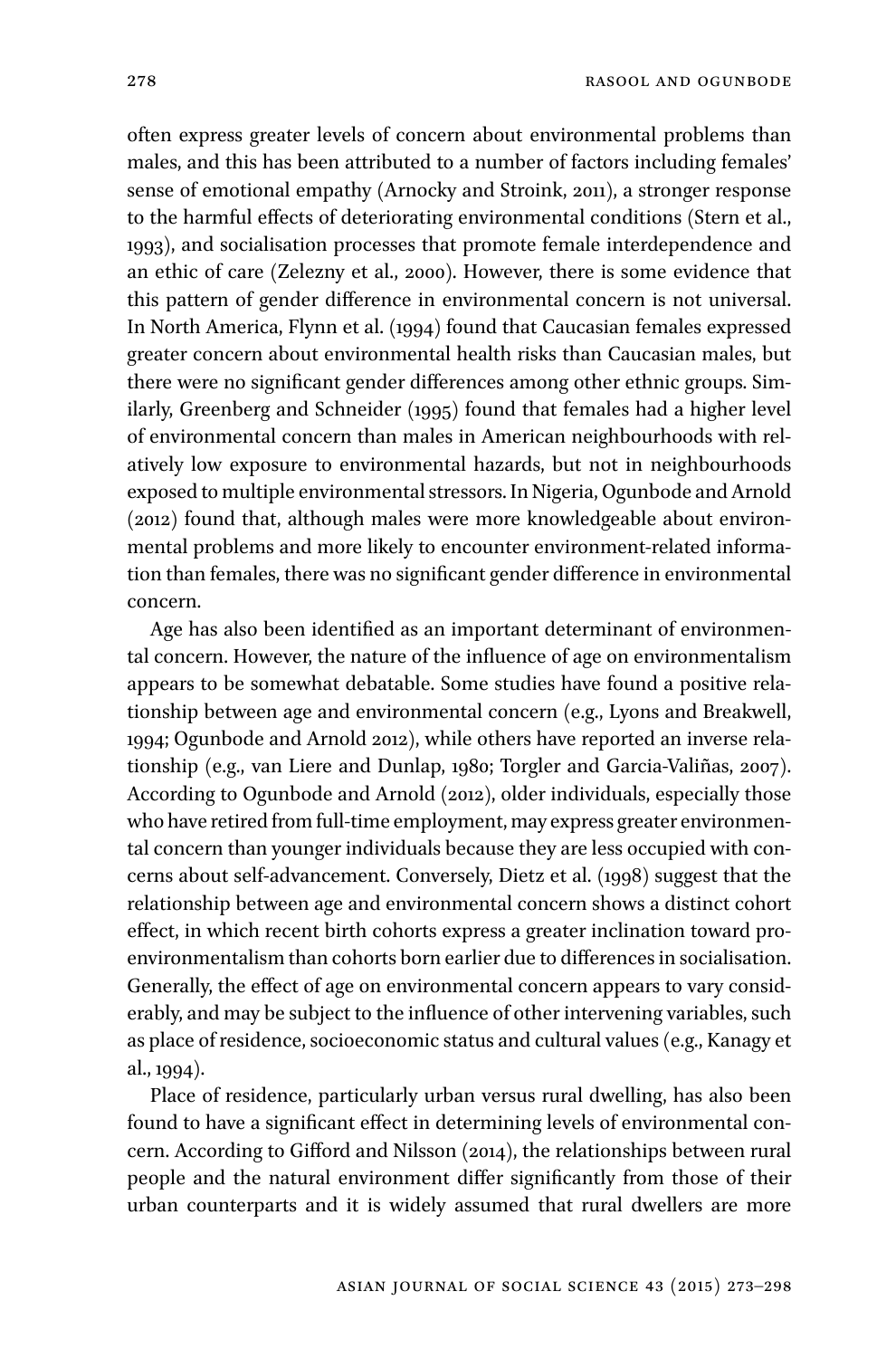strongly connected to nature. However, empirical evidence from various countries indicates that urbanites more often express greater levels of concern about environmental issues (e.g., Yu, 2014; Chen et al., 2011; Hampel et al., 1995). According to McMillan et al. (1992), urban residents may be more concerned about the environment because they are exposed to greater levels of pollution and other urban environmental problems, and have a less utilitarian attitude toward nature than rural dwellers. In contrast to this argument, Huddart-Kennedy et al. (2009) found that Canadian rural residents place a greater priority on the environment than urban residents, and also engage in pro-environmental actions, such as recycling and environmental stewardship more often. They argued that place of residence plays a limited role in determining environmental concern, and that previously reported rural-urban differences in environmental concern and behaviour may be indicative of differences in levels of environmental awareness and availability of opportunities to engage in environmentally-supportive actions.

Based on the preceding reports, it is clear that there is still a significant amount of conflict in evidence regarding the role played by demographic factors in predicting levels of environmental concern, even in Western contexts. Consequently, we sought to assess the effects of some these factors on environmental concern in the Pakistani context. Specifically, we focused on the effects of gender, age, income, education and place of residence. In the next section, we present a brief description of the location and context of our study.

## **Environmental Challenges in Pakistan: Origins, Nature and Impacts**

Pakistan is the seventh most populous country in the world (US CIA, 2014) and is currently faced with a variety of environmental challenges including deforestation, biodiversity loss, air pollution, lack of access to safe drinking water, and climate change (Pakistan epa, 2005). According to Hasan and Ali (1992), although post-colonial development models have contributed to exacerbating anthropogenic environmental problems in Pakistan, most of these problems have their roots in resource management regimes instituted while the country was under British colonial rule. A major impediment to the resolution of Pakistan's environmental problems is poverty, and Hasan and Ali (1992) argue that this drives the enormous pressure on the country's limited natural resource base.

Only 5% of Pakistan's total land mass is forested. Due to corruption and poor management by the national forestry authorities, these forests have been overexploited by commercial and private agents for several decades (Ali et al., 2005).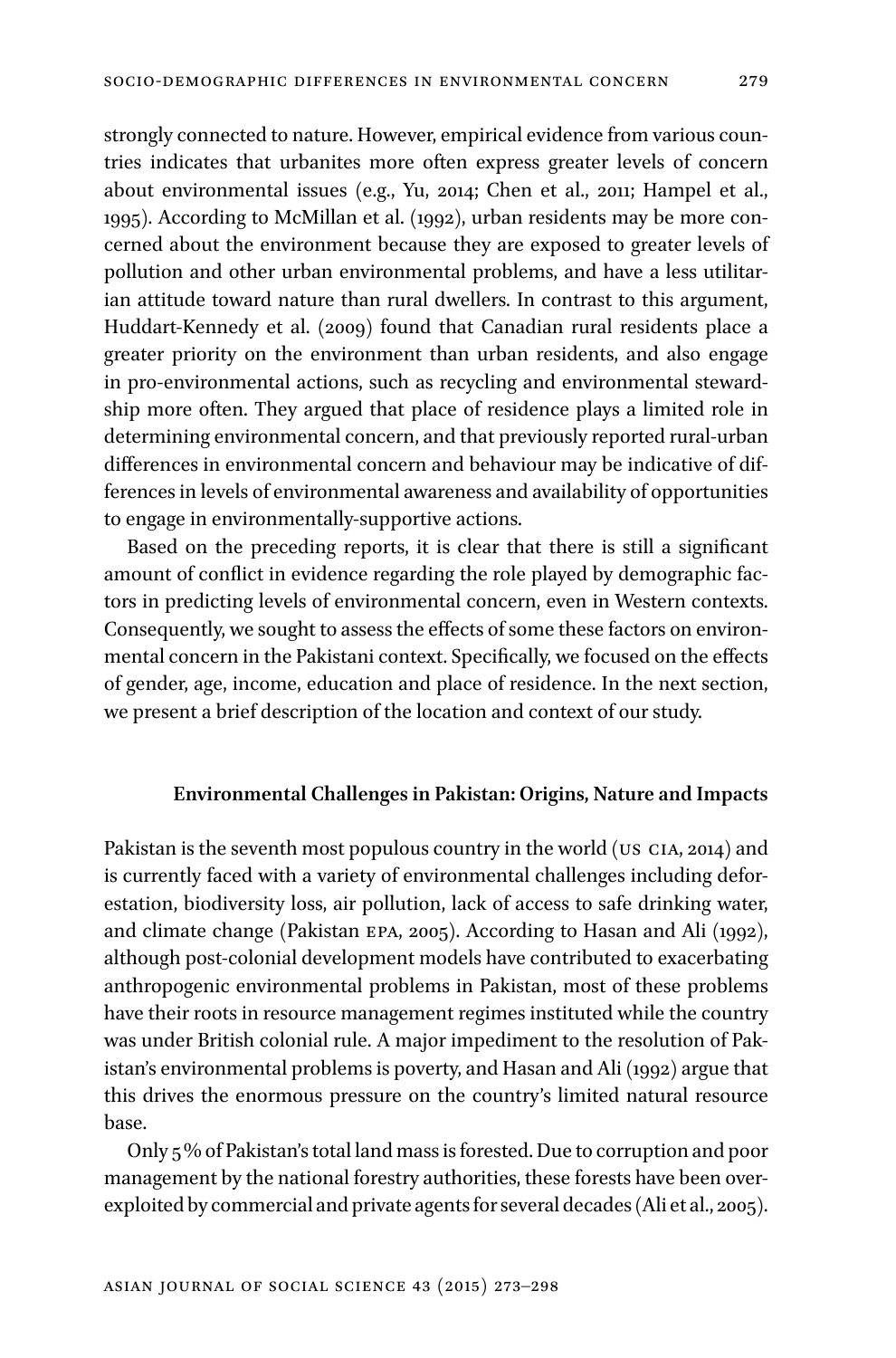The intense exploitation of Pakistan's forests has a number of unfavourable consequences, and these include soil erosion, desertification of previously productive areas, and an increased risk of flooding in downstream locations due to silting-up of waterways (Biswas, 1987; Hasan and Ali, 1992). In 2010, catastrophic flooding in northern Pakistan resulted in a humanitarian disaster and an agricultural crisis that severely affected the national and regional economy. Although this disaster was primarily attributed to global climate change, prior levels of deforestation and the sparseness of land cover in the surrounding area is said to have played a role in intensifying its effects (Webster et al., 2011).

In urban Pakistan, water and air pollution are critical environmental and public health concerns. The majority of urban residents do not have access to proper sewerage and waste management facilities. Consequently, untreated domestic and industrial effluents are regularly discharged into water-bodies that serve as important sources of drinking water. Annually, 40% of deaths in Pakistan are linked to health conditions caused by the consumption of contaminated water (*Pakistan Today*, 2012), and studies have found that drinking water in many Pakistani cities have unsafe levels of biological and chemical contaminants (see Azizullah et al., 2011). The air in several cities in Pakistan also contains high concentrations of heavy metals and coarse particulates that pose a significant threat to public health (Parekh et al., 2001; Hussain et al., 2012). Reportedly, this is a consequence of inefficient energy use, accelerating urban population growth, an increase in the number of vehicles and rates of vehicular travel, uncontrolled emission by polluting industries and a widespread practice of openly burning solid waste material often including large amounts of plastic (Tahir et al., 2010; Purohit et al., 2013).

Although Pakistan contributes minimally to global  $co<sub>2</sub>$  emissions, climate change poses serious socio-economic and environmental challenges to Pakistanis (Government of Pakistan, 2012). Following an analysis of the impacts of various climate scenarios on water resources and food production in Pakistan, Zhu et al. (2013) indicated that Pakistanis will likely face severe negative impacts on crop yield and agricultural productivity in the future as a consequence of climate change. Other scientists have also projected that a climate change-induced rise in temperatures will further aggravate water shortages across the country; this has especially severe implications for areas of Pakistan that are already experiencing water-stress (Farooqi et al., 2005).

Resolving Pakistan's environmental problems will require the combined efforts of its people and government. Although the government is best placed to develop and implement appropriate environmental policies and legislation, the effectiveness of these interventions will be determined by levels of public acceptance and support. In parts of Pakistan, citizens have already shown a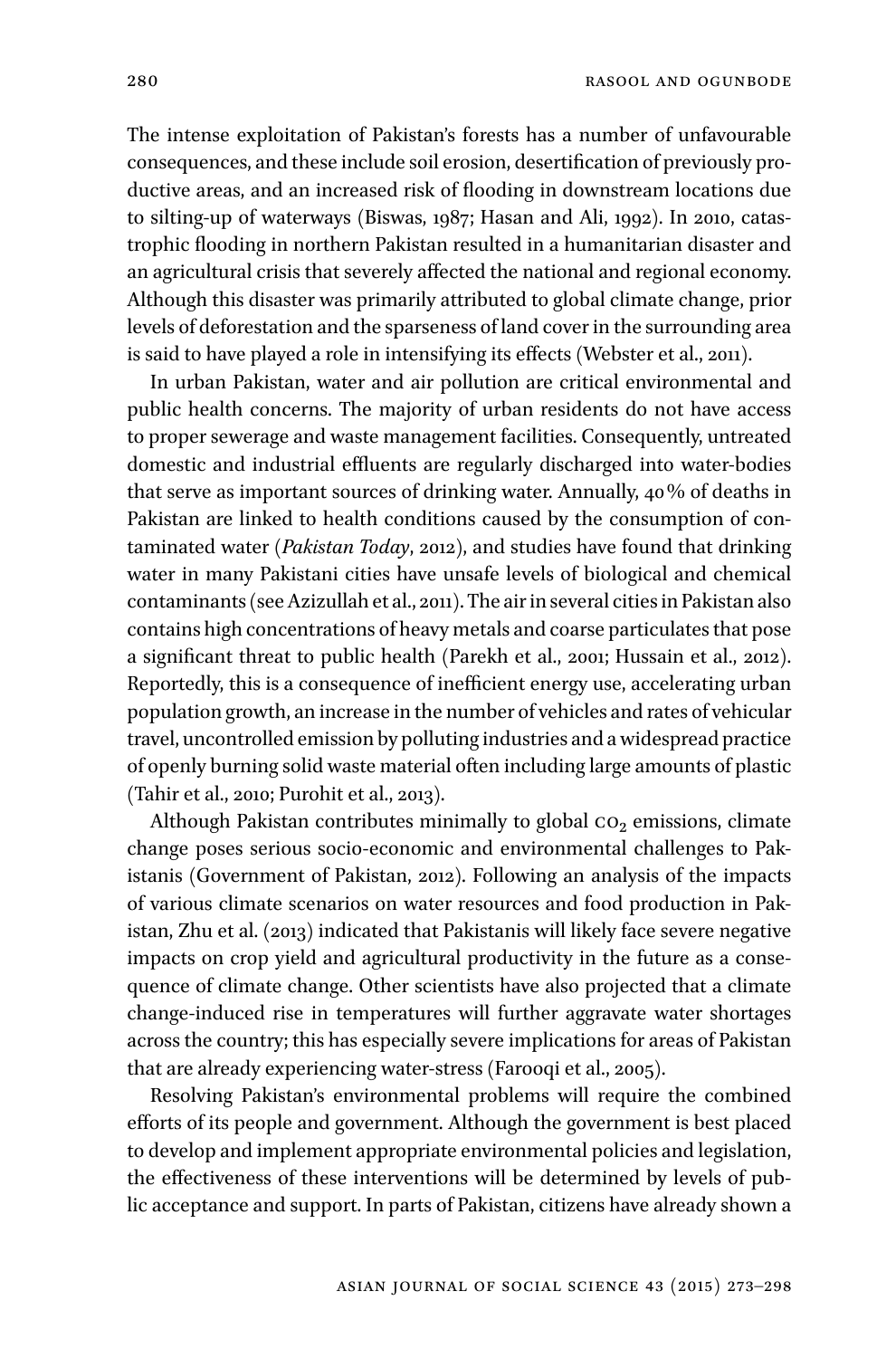degree of willingness to aid efforts aimed at addressing environmental issues by providing the authorities with information regarding salient local environmental concerns (Arshad et al., 2013). This reflects significant potential for a broader and more substantive public engagement with environmental problems. However, realising this potential will require taking better account of citizens' perspectives on, and understanding of, environmental issues and policies, as well as facilitating stronger links between public opinion and the environmental policy development and implementation process.

#### **Methods**

The data analysed in this study were obtained from the pew Global Attitudes Project. In the spring of 2010, researchers at the Pew Research Center surveyed a nationally representative sample of the Pakistani population (*n* = 2,000); the questions asked in this survey included some relating to public attitudes regarding environmental problems. A descriptive profile of the respondents is presented in Table 1. For the purpose of this research we analysed responses to four items included in the survey. These are three questions about the perceived seriousness of problems with access to drinking water (q19c), pollution (q19j) and climate change (q45), and willingness to pay higher prices to address global climate change (q46). Descriptive statistics for the responses to each of these items are presented in Table 2.1

Prior to data analyses, we coded respondent gender categories as [Male]  $=$  0 and [Female]  $=$  1, and respondents' locations as [Rural]  $=$  0 and [Urban] = 1. We also grouped the responses by age, education and monthly income categories which we coded as  $[18–30] = 0$ ,  $[31–40] = 1$ ,  $[41–50] = 2$ ,  $[51–60] =$ 3 and  $[>60] = 4$ ; [No formal education] = 0,  $[≤ 9$  years formal education] = 1, [Up to 12 years formal education] = 2, [Graduate/Post-graduate education] = 3;  $\left[ \langle 4,000 \text{ Rs} \right] = 0, \left[ 4,000 - 10,000 \text{ Rs} \right] = 1, \left[ 10,001 - 20,000 \text{ Rs} \right] = 2, \left[ 20,001 - 30,000 \text{ Rs} \right]$  $=$  3 and  $\left[$  >30,000 Rs $\right]$  = 4. The data was weighted to address any possible effects of representation bias.

Due to the nature of the response scales used in the survey (nominal and ordinal), we used non-parametric statistics for our analyses. Specifically, we used Kruskall-Wallis' anova and Jonckheere-Terpstra tests to assess trends and differences in perceptions of environmental problems and willingness to pay for addressing climate change across the socio-demographic categories, and

<sup>1</sup> The data and questionnaire are available at: [http://www.pewglobal.org/category/datasets/.](http://www.pewglobal.org/category/datasets/)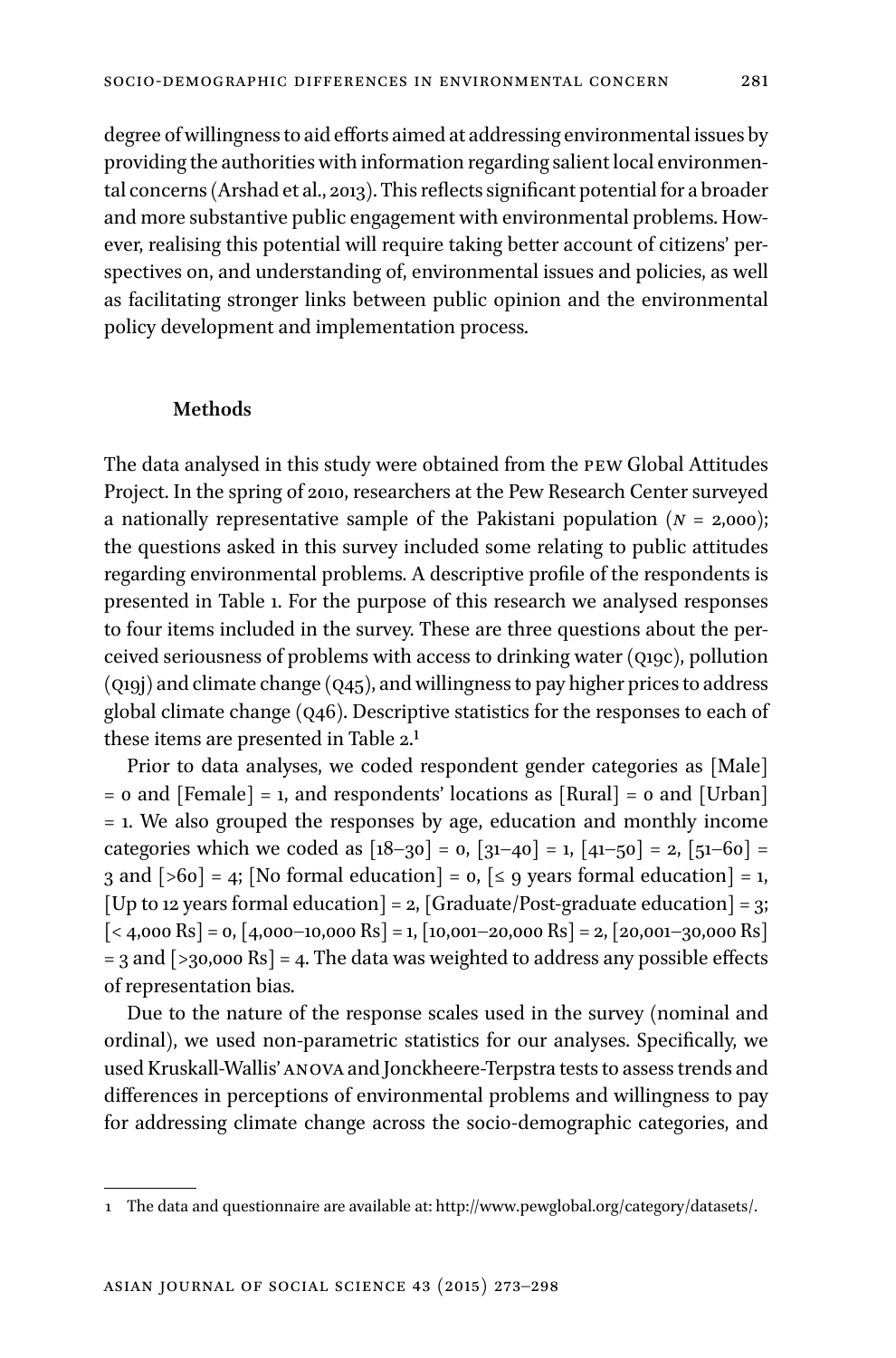|                                          |                  | Frequency |
|------------------------------------------|------------------|-----------|
| <b>Demographic attributes</b>            | $\boldsymbol{N}$ | Percent   |
| Gender                                   |                  |           |
| Male                                     | 1,023            | 51.1      |
| Female                                   | 977              | 48.9      |
| Missing                                  |                  |           |
| Age                                      |                  |           |
| $18 - 30$                                | 830              | 41.5      |
| $31 - 40$                                | 522              | 26.1      |
| $41 - 50$                                | 279              | 14.0      |
| $51 - 60$                                | 147              | 7.3       |
| >60                                      | 103              | 5.1       |
| <b>Missing</b>                           | 119              | 6.0       |
| Education                                |                  |           |
| No Formal                                | 824              | 41.2      |
| $\leq$ 9 years Formal                    | 595              | 29.7      |
| Up to 12 years Formal                    | 447              | 22.4      |
| Graduate/Postgraduate                    | 134              | 6.7       |
| Missing                                  | 1                | 0.05      |
| <b>Employment status</b>                 |                  |           |
| Unemployed (No Job)                      | 140              | 7.0       |
| Not Employed (e.g., Pensioner/Housewife) | 1,005            | 50.2      |
| Part-time Employed                       | 72               | 3.6       |
| Full-time/Self Employed                  | 777              | 38.8      |
| Missing                                  | 7                | 0.3       |
| Income $(Rs)^*$                          |                  |           |
| < 4,000                                  | 177              | 8.8       |
| 4,000-10,000                             | 706              | $35-3$    |
| 10,001-20,000                            | 408              | 20.4      |
| 20,001-30,000                            | 89               | 4.4       |
| > 30,000                                 | 5 <sup>1</sup>   | 2.5       |
| Missing                                  | 570              | 28.5      |

## table 1 *Descriptive profile of respondents' characteristics*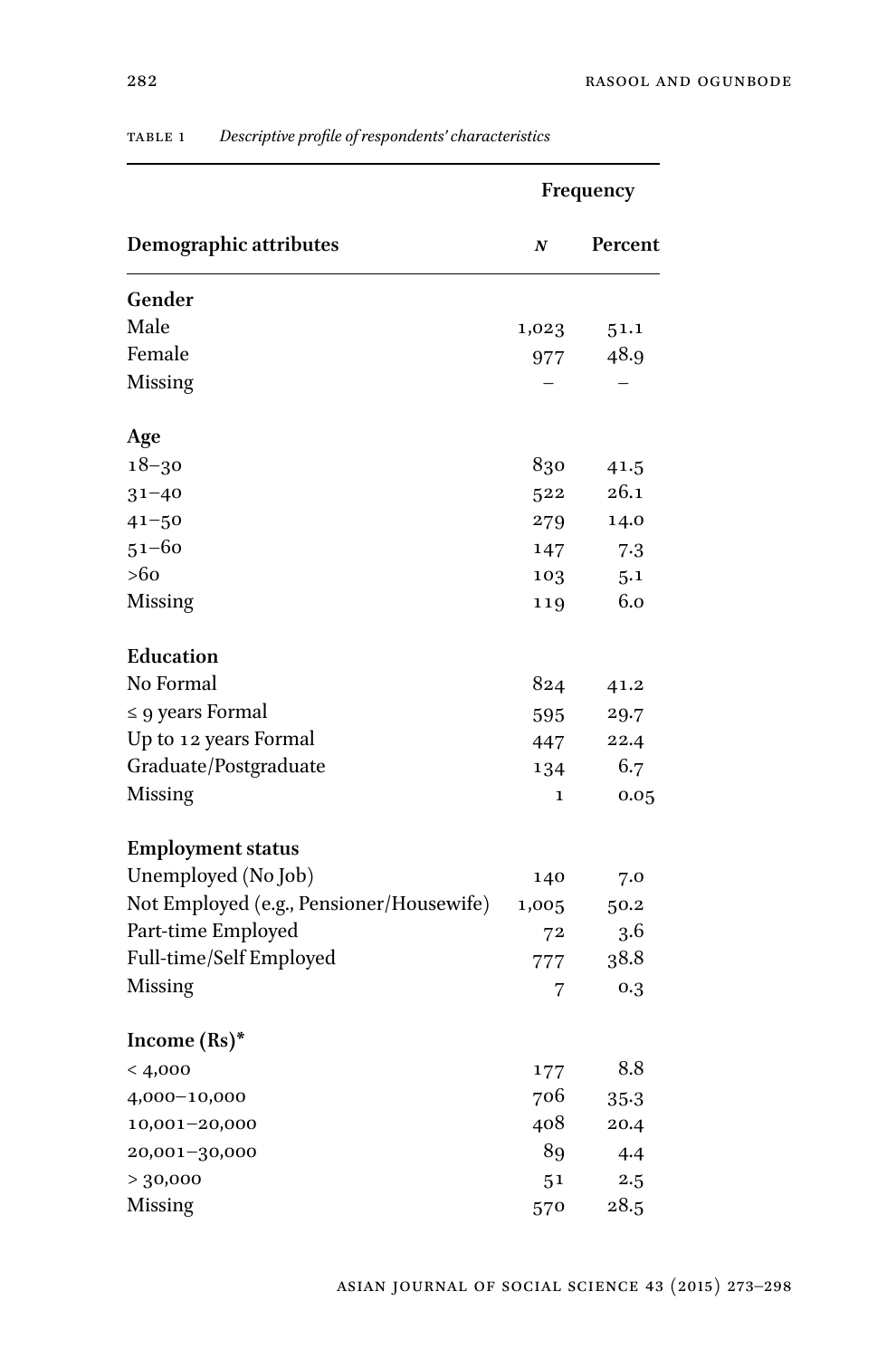| Demographic attributes |       | Frequency      |  |  |  |
|------------------------|-------|----------------|--|--|--|
|                        | N     | Percent        |  |  |  |
| Location               |       |                |  |  |  |
| Rural                  | 1,304 |                |  |  |  |
| Urban                  | 696   | $65.2$<br>34.8 |  |  |  |
| <b>Missing</b>         |       |                |  |  |  |
| <b>Total</b>           | 2,000 | 100            |  |  |  |

 $*$ 1 Pakistan Rupee (Rs) = 0.01165 USD at time of data collection (source: [www.oanda.com\)](http://www.oanda.com).

| TABLE 2 | Descriptive statistics of perceptions of environmental problems and |
|---------|---------------------------------------------------------------------|
|         | willingness to pay for addressing global climate change in Pakistan |

|                        |                  | Frequency |  |
|------------------------|------------------|-----------|--|
| Survey item            | $\boldsymbol{N}$ | Percent   |  |
| <b>Access to water</b> |                  |           |  |
| Not a problem          | 95               | 4.8       |  |
| Small problem          | 153              | 7.6       |  |
| Moderate problem       | 310              | 15.5      |  |
| Very big problem       | 1,422            | 71.1      |  |
| <b>Missing</b>         | 21               | 1.0       |  |
| Pollution              |                  |           |  |
| Not a problem          | 40               | 2.0       |  |
| Small problem          | 192              | 9.6       |  |
| Moderate problem       | 400              | 20.0      |  |
| Very big problem       | 1,252            | 62.6      |  |
| <b>Missing</b>         | 117              | 5.9       |  |
| Climate change         |                  |           |  |
| Not a problem          | 219              | 10.9      |  |
| Not too serious        | 278              | 13.9      |  |
| Somewhat serious       | 563              | 28.1      |  |
| Very serious           | 434              | 21.7      |  |
| Missing                | 507              | 25.3      |  |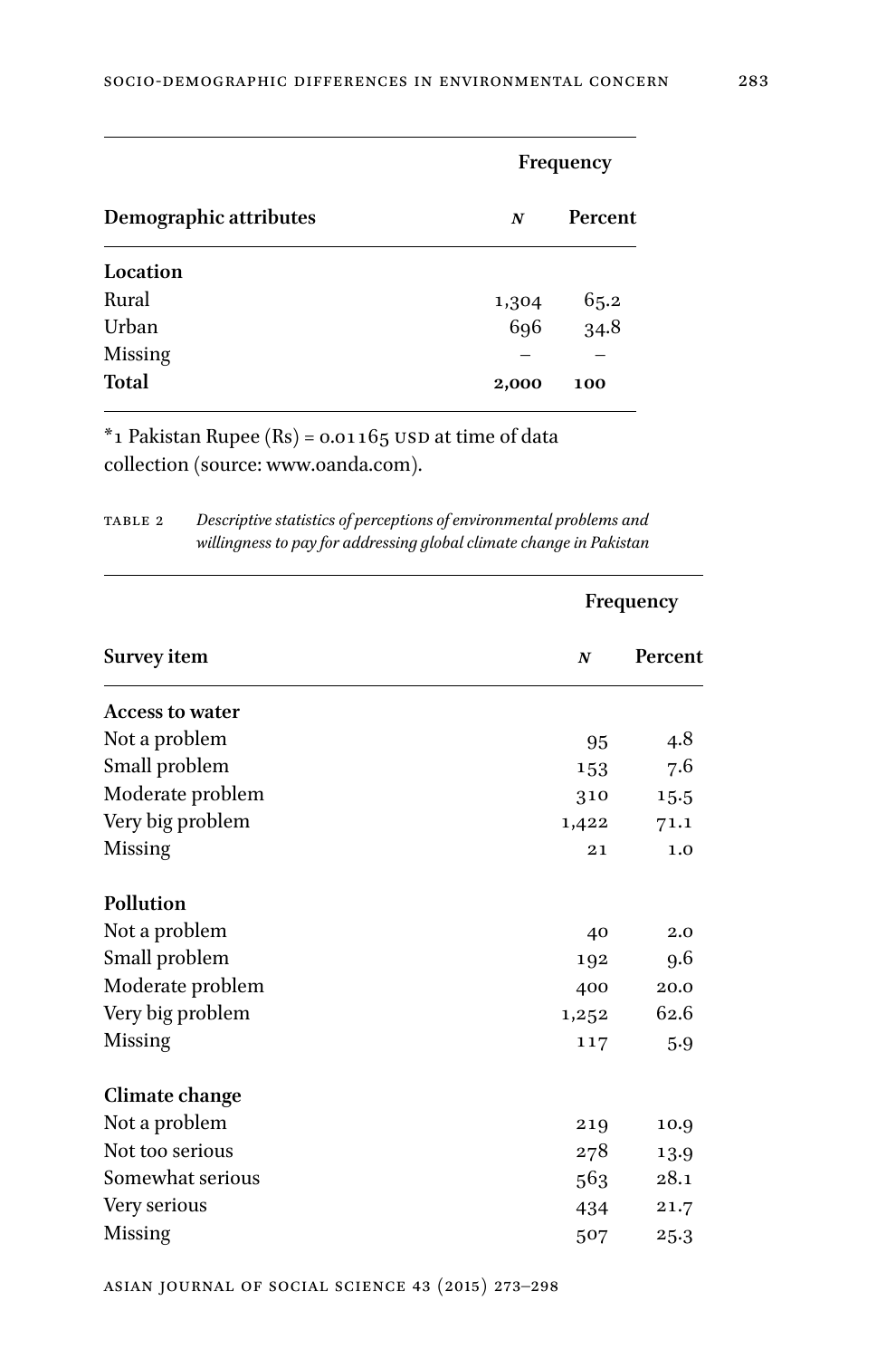|                                                  | Frequency |         |  |
|--------------------------------------------------|-----------|---------|--|
| Survey item                                      | N         | Percent |  |
| Willingness to pay for addressing climate change |           |         |  |
| <b>Disagree</b>                                  | 914       | 45.7    |  |
| Agree                                            | 396       | 19.8    |  |
| <b>Missing</b>                                   | 690       | 34.5    |  |
| <b>Total</b>                                     | 2,000     | 100     |  |

table 2 *Perceptions of environmental problems in Pakistan* (cont.)

we used the Mann-Whitney u-test for post-hoc comparisons. We also used Friedman's anova and the Wilcoxon Signed Rank test to assess differences in the perceptions of access to water and pollution compared with global climate change. To address the possibility of comparison-wise error, we used corrected significance criteria calculated with Holm's procedure in all our post-hoc analyses (Holm, 1979; Field et al., 2012: 429–430). We chose this procedure over the *Bonferroni* method because of its greater statistical power. Using the Holm's procedure, the significance criterion was set at *0.0063* for comparisons across the income and age categories and *0.0125* for comparisons across the education categories. All of our statistical tests were conducted with spss version 17.

## **Results**

In preliminary analyses, we found significant differences in perceptions of the seriousness of problems with access to drinking water, pollution and climate change using Friedman's ANOVA ( $\chi^2(2)$  = 752.37, *p*<0.001). We investigated this result further with Wilcoxon Signed Rank tests and found that climate change (*Mdn* = 3) was ranked as a less serious problem than access to drinking water (*Mdn* = 4;  $z = -19.70$ ,  $p < 0.001$ ,  $r = -0.49$ ) and pollution (*Mdn* = 4;  $z = -21.42$ ,  $p$ <0.001,  $r$  = -0.53), but there was no significant difference in the perceived seriousness of access to drinking water and pollution ( $z = -0.57$ ,  $p = 0.57$ ). Within the sample, we also found that the female gender was negatively correlated with age  $(r_s = -0.16, p < 0.001)$ , education  $(r_s = -0.24, p < 0.001)$  and urban residence  $(r_s = -0.06, p = 0.008)$ . Age was negatively correlated with education  $(r_s =$  $-0.13$ ,  $p<0.001$  and income ( $r<sub>s</sub> = -0.07$ ,  $p = 0.006$ ). Education was positively cor-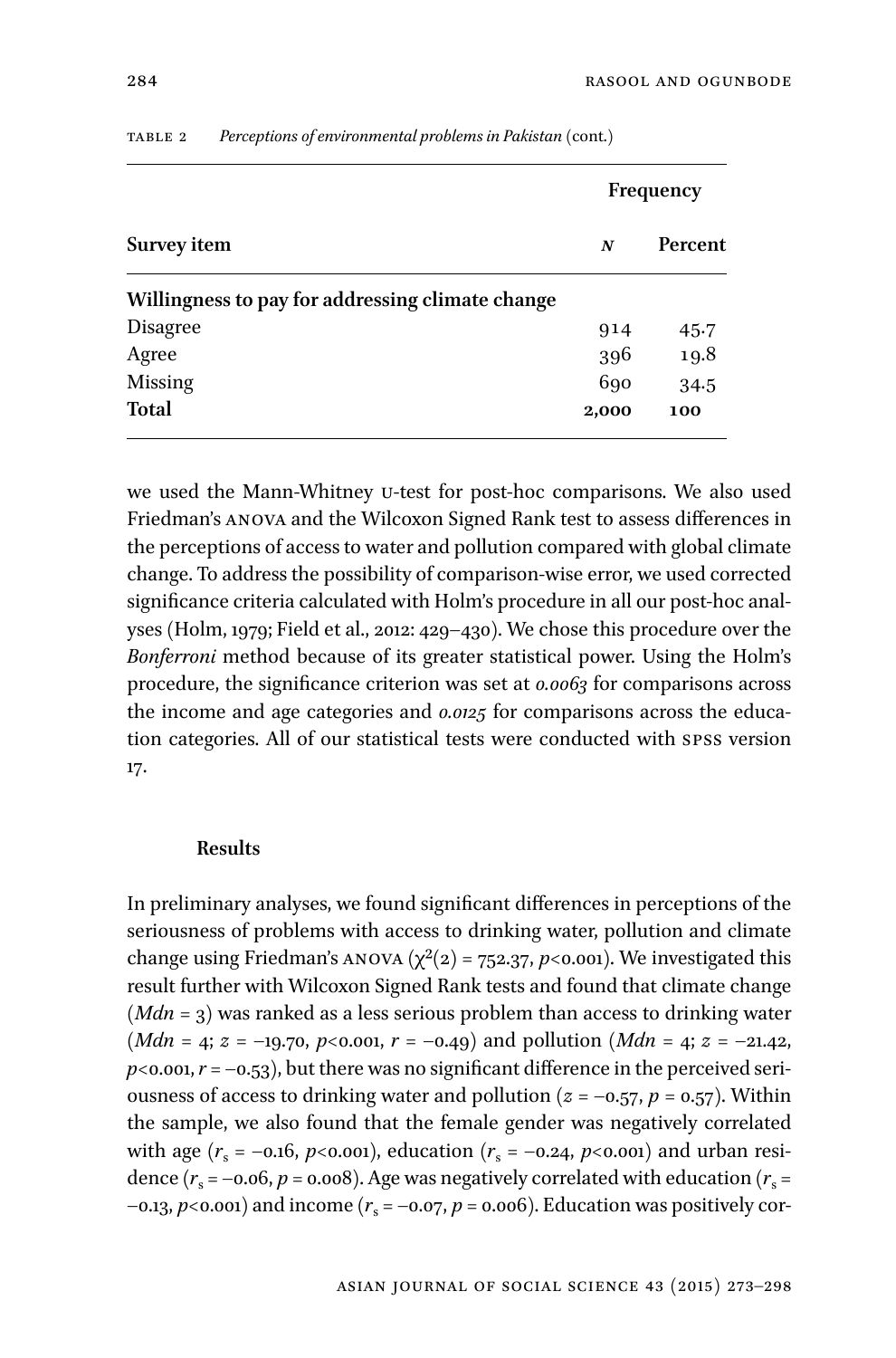|                                                              |                                        | <b>Mean rank</b>   |                                                                                          |   |                                         |                               |
|--------------------------------------------------------------|----------------------------------------|--------------------|------------------------------------------------------------------------------------------|---|-----------------------------------------|-------------------------------|
| <b>Measure</b>                                               | <b>Males</b>                           | <b>Females</b>     | U                                                                                        | z | D                                       |                               |
| Access to water<br>Pollution<br>Climate change<br><b>WTP</b> | 1,048.30<br>985.99<br>756.16<br>729.16 | 1,063.57<br>900.50 | $1,092.71$ $547878.5$ $-2.13$<br>480934.0<br>$273758.5 -6.43$<br>$717.58$ 248114.5 -0.65 |   | .033<br>$-3.59$ <.001<br>< .001<br>.518 | $-0.05$<br>$-0.08$<br>$-0.16$ |

table 3 *Comparison of perceived seriousness of environmental problems and wtp\* for addressing global climate change across gender categories*

\*wtp = Willingness to pay

table 4 *Comparison of perceived seriousness of environmental problems and wtp\* for addressing global climate change between place of residence categories*

|                 |          | Mean rank |                  |         |        |         |
|-----------------|----------|-----------|------------------|---------|--------|---------|
| <b>Measure</b>  | Urban    | Rural     | U                | z       | p      |         |
| Access to water | 1,083.64 | 1,062.16  | 519650.0         | $-0.99$ | .322   | $-0.05$ |
| Pollution       | 1,052.65 | 1,004.01  | 468804.5         | $-2.19$ | .029   |         |
| Climate change  | 906.19   | 761.76    | 267341.0         | $-6.36$ | < .001 | $-0.16$ |
| <b>WTP</b>      | 746.06   | 709.33    | $241256.0 -2.06$ |         | .040   | $-0.05$ |

\*wtp = Willingness to pay

related with income  $(r_s = 0.34, p < 0.001)$  and urban residence  $(r_s = 0.38, p < 0.001)$ , and income was positively correlated with urban residence  $(r_s = 0.23, p < 0.001)$ .

In the main analyses, we found that gender had a significant effect on perceptions of the seriousness of access to drinking water, pollution and climate change but not on willingness to pay higher prices to address global climate change (Table 3). Pakistani females had higher ratings of the perceived seriousness of the three named environmental problems than males. We also that found urban dwellers rated the severity of pollution and climate change more highly than rural dwellers and were more willing to pay higher prices to address climate change than the latter (Table 4). However, there was no significant difference between both residence categories in perceptions of access to drinking water.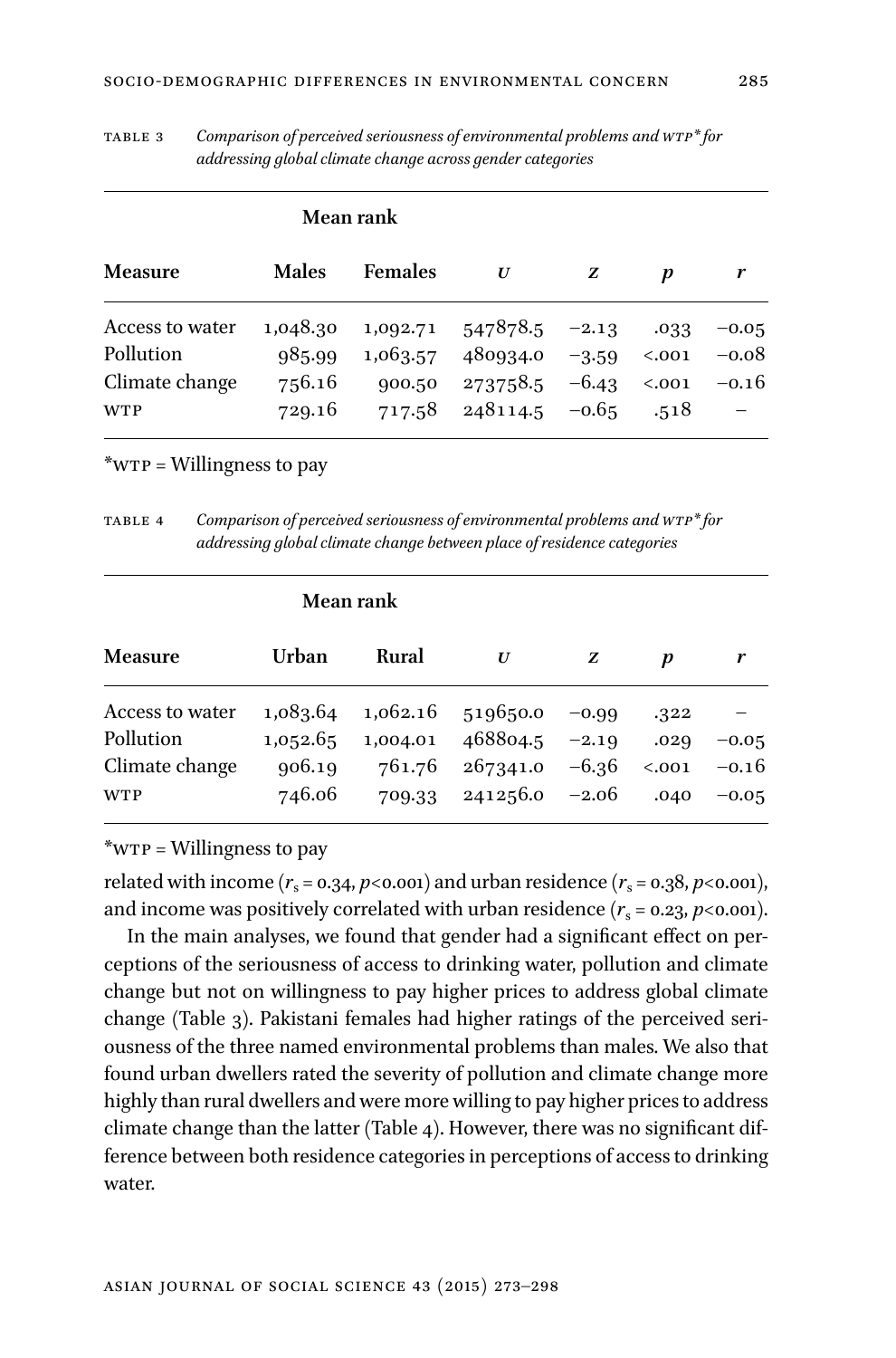| Mean rank                                                                                          |  |               |                                  |                                 |                                          |               |                  |
|----------------------------------------------------------------------------------------------------|--|---------------|----------------------------------|---------------------------------|------------------------------------------|---------------|------------------|
| <b>Measure</b>                                                                                     |  |               |                                  | $18-30$ $31-40$ $41-50$ $51-60$ |                                          | $>60$ $H(4)$  | $\boldsymbol{p}$ |
| Access to water 1,008.73 978.28 1,071.79 1,028.15 904.00 14.54 .006<br>Pollution<br>Climate change |  | 767.01 735.00 | 967.68 916.84 1,006.57<br>829.21 |                                 | 989.75 955.72<br>757.18 767.97 7.75 .101 | 8.55.073      |                  |
| <b>WTP</b>                                                                                         |  |               | 678.56 648.83 691.06             |                                 | 680.87 693.57                            | $3.54$ $.472$ |                  |

table 5 *Comparison of perceived seriousness of environmental problems and wtp\* for addressing global climate change across age categories*

\*wtp = Willingness to pay

Age had a significant effect on perceptions of access to drinking water, but not on perceptions of the seriousness of pollution and climate change or willingness to pay higher prices to address climate change (Table 5). Jonckheere's test indicated that there was no significant trend in the differences in perceptions of access to drinking water across age categories, i.e., there was no evidence that the perceived seriousness of this problem had a direct relationship with age (*j* = 707597.5, *z* = 0.008, *p* = 0.993). However, Mann-Whitney tests revealed that individuals aged 41–50 rated access to drinking water as a more serious problem than those aged  $31-40$  ( $U = 76994.5$ ,  $p = 0.003$ ,  $r = -0.1$ ), and those aged over 60 ( $U = 13997.0$ ,  $p = 0.001$ ,  $r = -0.17$ ). No other significant differences were found between age groups in perceptions of access to drinking water.

Education appeared to have a stronger impact than age, urbanity and gender, as there were significant differences in perceptions of the seriousness of all three environmental problems, and willingness to pay higher prices to address global climate change among the sample (Table 6). We found no significant trend in perceptions of access to drinking water in relation to education (*j* =  $810931.0, z = 1.42, p = 0.155$ . However, we found that individuals with nine years of formal education or less perceived access to drinking water as a less serious problem than those with up to 12 years formal education ( $u = 143622.5$ ,  $p = 0.003$ , *r* = –0.09) or graduate/post-graduate education (*v* = 43626.5, *p*<0.001, *r* = –0.12). No other significant difference was found in perceptions of access to drinking water across levels of education.

Interestingly, there was a significant positive trend in perceptions of pollution across categories of educational achievement (*j* = 777550.0, *z* = 3.79,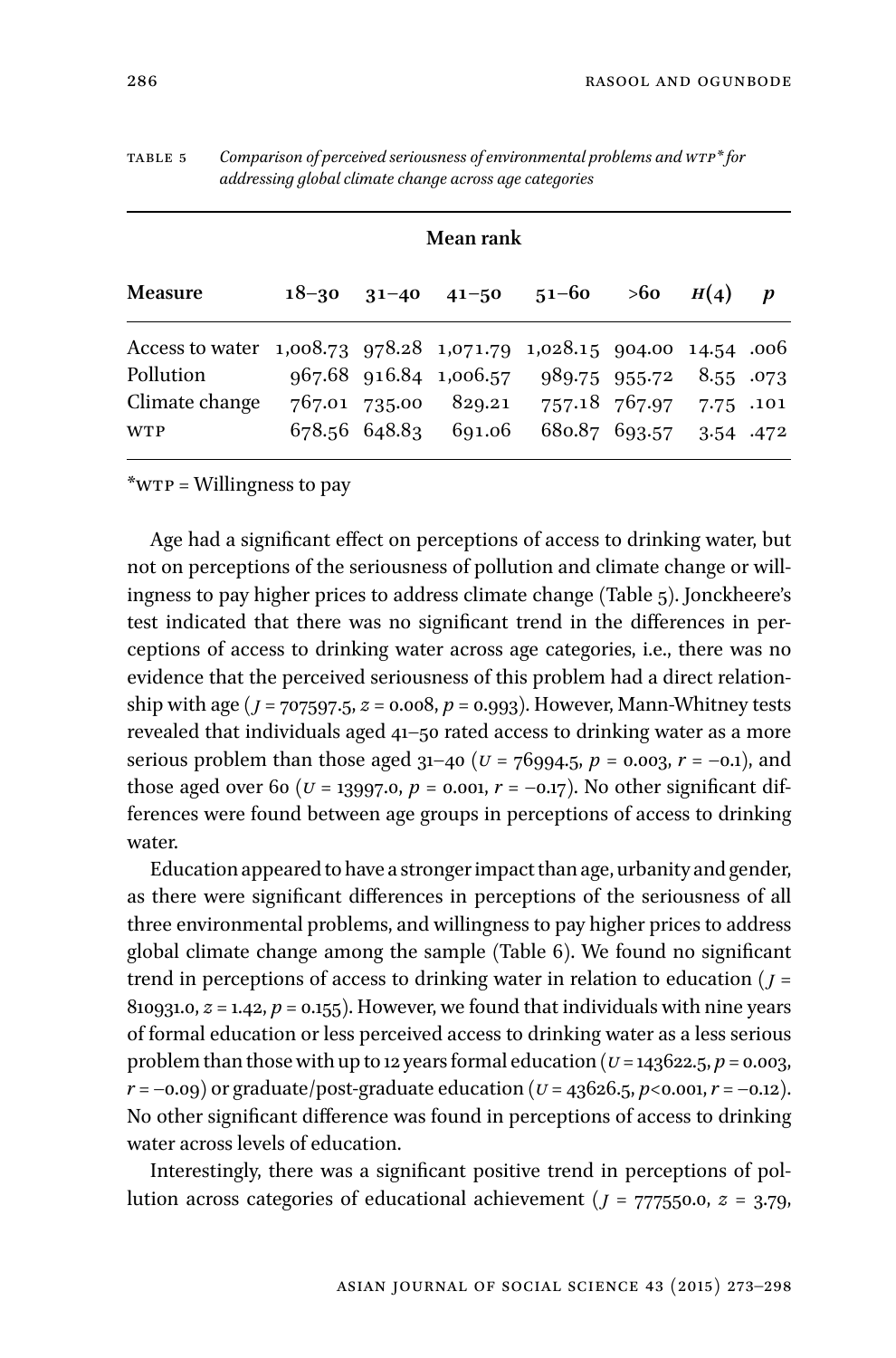| <b>Mean rank</b> |           |                        |                          |                 |       |        |  |
|------------------|-----------|------------------------|--------------------------|-----------------|-------|--------|--|
| <b>Measure</b>   | No formal | $\leq$ q vrs<br>Formal | Up to $12$ yrs<br>Formal | $\geq$ Graduate | H(3)  | p      |  |
| Access to water  | 1,075.62  | 1,013.47               | 1,100.49                 | 1,167.54        | 17.37 | .001   |  |
| Pollution        | 967.17    | 1,041.96               | 1,075.36                 | 1,042.51        | 16.85 | .001   |  |
| Climate change   | 763.11    | 781.96                 | 904.38                   | 926.89          | 35.44 | < .001 |  |
| <b>WTP</b>       | 687.58    | 714.71                 | 770.85                   | 755.44          | 14.48 | .002   |  |

table 6 *Comparison of perceived seriousness of environmental problems and wtp\* for addressing global climate change across categories of educational achievement*

\*wtp = Willingness to pay

 $p$ <0.001). In this regard, we found that respondents with no formal education perceived pollution to be a less serious problem in Pakistan than individuals with nine years of formal education or less ( $U = 223973.0, p = 0.005, r = -0.08$ ) and those with up to 12 years of formal education ( $U = 166497.5$ ,  $p < 0.001$ ,  $r =$ –0.11). However, there were no other significant differences across educational achievement categories in perceptions of this problem. Similarly, there was a significant trend in perception of the seriousness of climate change across educational achievement categories ( $j = 534810.0$ ,  $z = 5.49$ ,  $p < 0.001$ ). We found that individuals with no formal education rated the seriousness of climate change lower than those with up to 12 years of formal education ( $U = 95922.5$ ,  $p < 0.001$ , *r* = –0.15) or graduate/post-graduate education (*U* = 32197.0, *p*<0.001, *r* = –0.15). Individuals with nine years of formal education or less also rated the seriousness of climate change lower than those with up to 12 years formal education  $(U = 94397.5, p < 0.001, r = -0.14)$  or a graduate/post-graduate education  $(U =$  $31782.0, p = 0.001, r = -0.13$ , but there were no significant differences between the two lower and the two higher categories. Willingness to pay higher prices to address global climate change also appeared to be directly related to educational achievement ( $j = 399755.5$ ,  $z = 3.60$ ,  $p < 0.001$ ). However, we only found a significant difference between individuals with no formal education and those with up to 12 years formal education (*u* = 77647.5, *p*<0.001, *r* = –0.12). Other comparisons of differences in willingness to pay for addressing global climate change across categories of educational attainment were not statistically significant.

Income also had significant effects on perceptions of the seriousness of environmental problems and willingness to pay higher prices to address global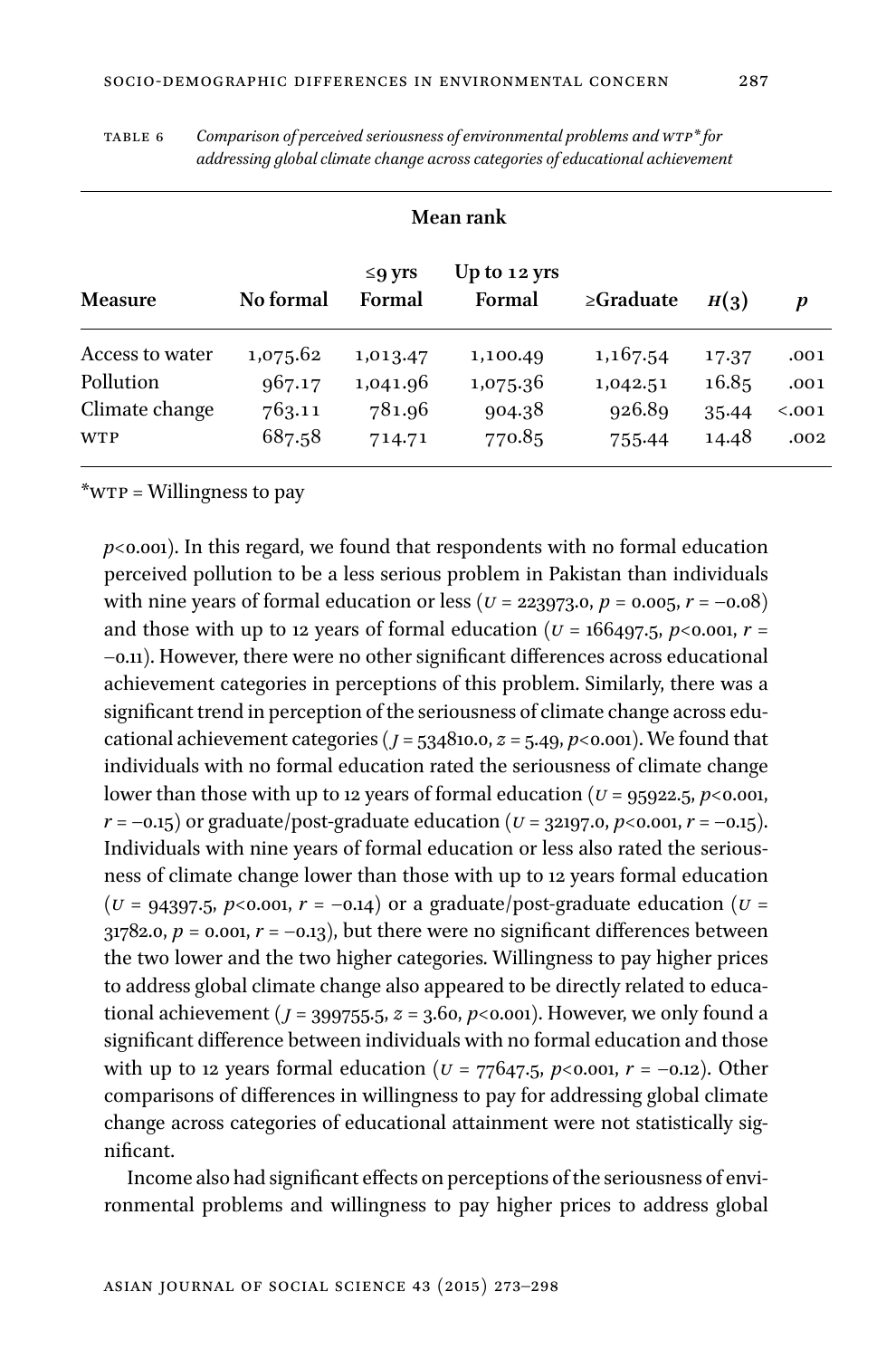table 7 *Comparison of perceived seriousness of environmental problems and wtp\* for addressing global climate change across monthly income categories*

#### **Mean rank**

| <b>Measure</b>               |                  | $4,000-$         | $10,001-$        | $20,001-$        | < 4000 Rs 10,000 Rs 20,000 Rs 30,000 Rs >30,000 Rs $H(4)$ |                |                |
|------------------------------|------------------|------------------|------------------|------------------|-----------------------------------------------------------|----------------|----------------|
| Access to water              | 754.41           | 742.28           | 831.98           | 879.38           | 818.26                                                    | $28.61$ <.001  |                |
| Pollution                    | 672.90           | 734.93           | 755.88           | 834.22           | 805.76                                                    | 15.94          | .003           |
| Climate change<br><b>WTP</b> | 556.89<br>548.50 | 574.41<br>527.42 | 621.80<br>566.33 | 741.65<br>587.61 | 765.06<br>619.06                                          | 35.01<br>10.90 | < .001<br>.028 |
|                              |                  |                  |                  |                  |                                                           |                |                |

\*wtp = Willingness to pay

climate change (Table 7). Unsurprisingly, we found a significant trend in perceptions of the seriousness of problems with access to drinking water across income categories ( $j = 431034.0$ ,  $z = 4.74$ ,  $p < 0.001$ ). Post-hoc analyses revealed that individuals with a monthly income lower than 4,000 Rs rated the seriousness of the problem lower than those who earned between 20,000 and 30,000 Rs ( $u = 7546.5$ ,  $p = 0.004$ ,  $r = -0.18$ ). Individuals with a monthly income between 4,000 and 10,000 Rs rated the seriousness of problems with access to drinking water lower than those with monthly incomes ranging between 10,000 to 20,000 Rs ( $U = 154932.0$ ,  $p < 0.001$ ,  $r = -0.12$ ) or 20,000 to 30,000 Rs ( $U = 32113.5$ ,  $p < 0.001$ ,  $r = -0.12$ ). No other significant differences were found in perceptions of access to drinking water across income categories.

There was also a significant trend across income categories in perceptions of the seriousness of pollution ( $j = 385025.0$ ,  $z = 3.63$ ,  $p < 0.001$ ). However, in post-hoc tests, we only found a significant difference between individuals with incomes less than 4,000 Rs and those with incomes between 20,000 and 30,000 Rs ( $U = 6992.5$ ,  $p = 0.001$ ,  $r = -0.21$ ). Similarly, there was a significant trend in ratings of the seriousness of climate change across income categories (*j*  $= 273794.5$ ,  $z = 5.20$ ,  $p < 0.001$ ). In this regard, we found that ratings of the seriousness of climate change was significantly higher among individuals with a monthly income ranging over 30,000 Rs than among those with incomes less than 4,000 Rs ( $U = 2214.5$ ,  $p = 0.001$ ,  $r = -0.25$ ), and those with incomes ranging between 4,000 and 10,000 Rs ( $U = 10111.0$ ,  $p < 0.001$ ,  $r = -0.16$ ), as well as those with an income between 10,000 and 20,000 Rs (*u* = 6675.0, *p* = 0.002, *r* = –0.15). Individuals with monthly incomes between 20,000 and 30,000 Rs also had significantly higher ratings of the seriousness of climate change than those with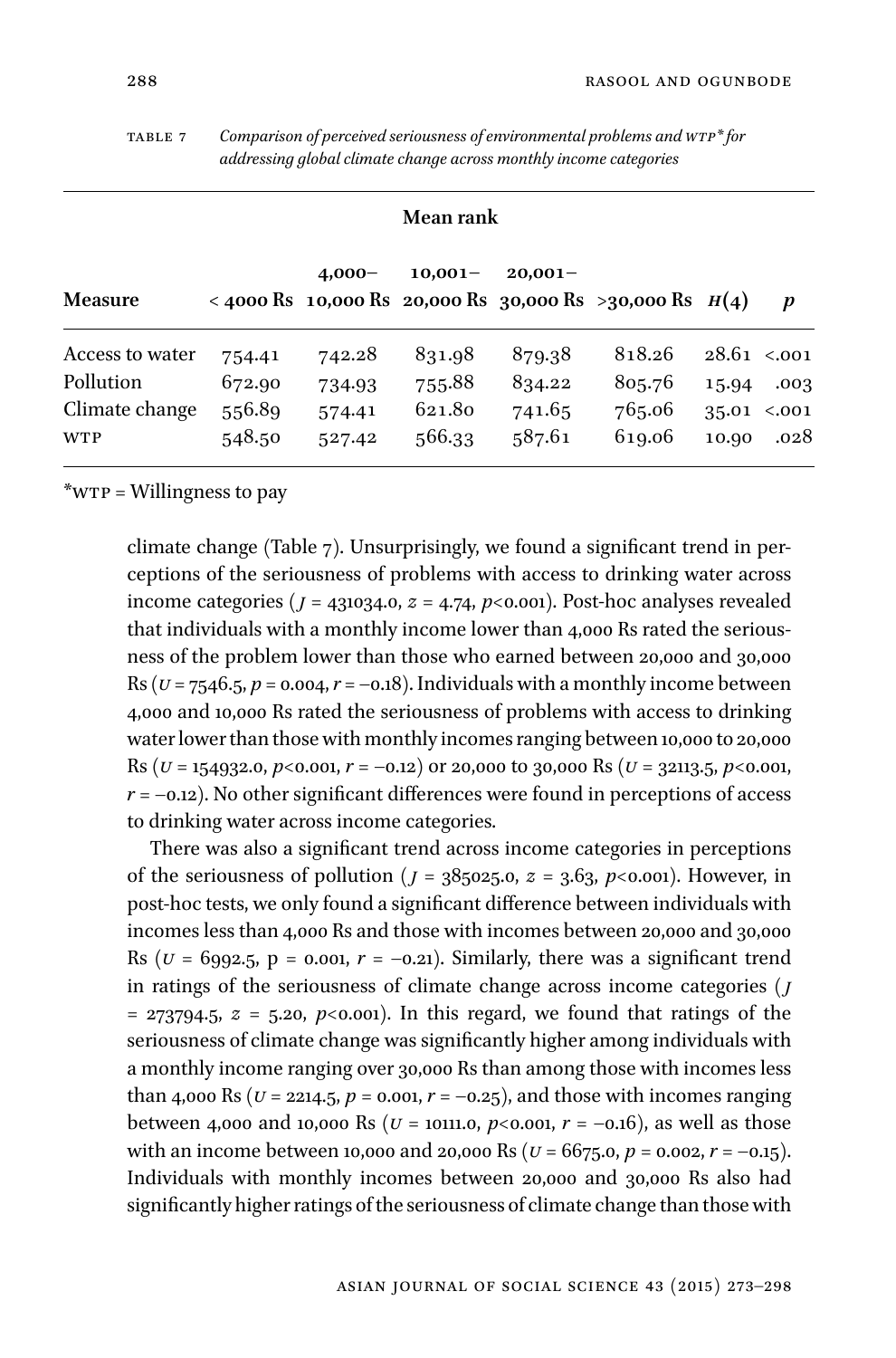incomes less than 4,000 Rs ( $U = 4072.5$ ,  $p < 0.001$ ,  $r = -0.24$ ), those with incomes between 4,000 and 10,000 Rs ( $U = 18816.5$ ,  $p < 0.001$ ,  $r = -0.17$ ), and those with incomes between 10,000 and 20,000 Rs (*u* = 1239.5, *p* = 0.001, *r* = –0.15). There were no significant differences between the two higher income categories, and between the two lower categories, in perceptions of the seriousness of climate change. Although Jonckheere's test indicated that there was a significant trend in willingness to pay higher prices to address global climate change across income categories ( $j = 212243.5$ ,  $z = 2.65$ ,  $p = 0.008$ ), we did not find any significant differences between groups in our post-hoc analyses.

#### **Discussion and Conclusion**

The aim of this study was to examine the effects of social structural factors on environmental concern in Pakistan, and explore the level of support for Western-derived evidence of the social bases of environmental concern in this context. Overall, our findings are partly in line with previous observations in Western societies. We found that female Pakistanis rate the seriousness of access to drinking water, pollution and climate change more highly than males. However, interestingly, females reported no greater willingness to pay higher prices for addressing climate change than males. Indeed, even though the difference in mean rank was not significant, males appeared to be slightly more inclined to agree with the notion of paying higher prices to address global climate change than females (Table 3).

We propose two plausible explanations for these findings. Firstly, researchers have previously argued that biographical availability, which is defined as the absence of personal constraints that may increase the costs and risks of participating in social movements, potentially offsets women's environmental beliefs and attitudes (Tindall et al., 2003). In Pakistan, women earn far less than men and are less likely to hold salaried jobs (Government of Pakistan, 2012; Sarwar and Abbasi, 2013). Additionally, cultural norms dictate that women's finances are controlled by their husbands or male relatives. Consequently, even though females may have higher levels of concern about environmental problems than males, the likelihood that these will translate into pro-environmental actions, especially actions that involve financial expense, is subject to strong cultural and socio-economic constraints.

Secondly, the absence of significant differences between gender categories in willingness to pay higher prices to address climate change may be partly explained by the pervasiveness of institutional corruption and the generally low level of institutional trust in Pakistan. A recent survey conducted in Pak-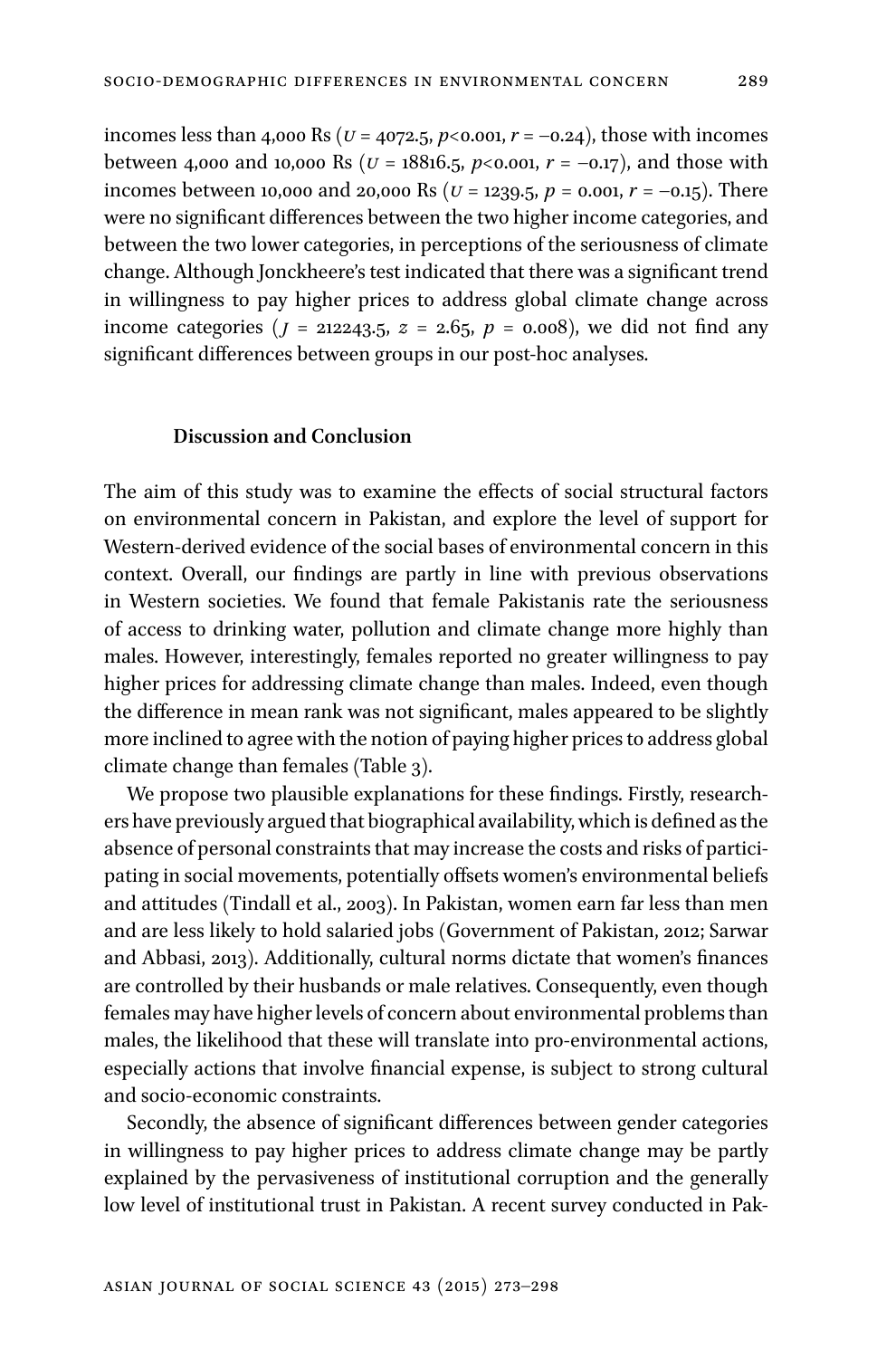istan revealed that the majority of respondents (over 70%, *n* = 4,128) had little or no confidence in the government's ability to take the actions necessary to address climate change (Zaheer and Colom, 2013). Kemal (2003) argues that public disenchantment with government expenditure and budgeting has contributed to the increase in tax evasion and the expansion of the 'underground' economy in Pakistan. In the current study, approximately 46% of respondents opposed the prospect of paying higher prices to address climate change and 35% did not respond to this item. Taken together, these observations suggest that Pakistanis, regardless of their level of concern about environmental problems, may be generally disinclined to support tax-based pro-environmental actions given that these would entail entrusting their financial resources to institutions that they perceive to be corrupt and unaccountable.

We also found that urban residence had a positive effect on perceptions of the seriousness of pollution and climate change, and willingness to pay higher prices for addressing climate change. However, there were no significant differences in perceptions of the seriousness of access to drinking water between rural and urban residents. Contrary to the arguments made by Huddart-Kennedy et al. (2009) in relation to environmental concern in rural Canada, it is unlikely that differences in levels of environmental awareness are a major cause of rural-urban differences in perceptions of environmental problems among Pakistanis. Current research indicates that public understanding of environmental problems, especially climate change, is poor in both rural and urban Pakistan (Zaheer and Colom, 2013). The nature of the differences observed in this study suggests that direct experience of, and the accessibility of evidence regarding, specific environmental problems may account for rural-urban differences in environmental concern in Pakistan. Problems, such as water scarcity, which affect large parts of Pakistan are similarly experienced by both rural and urban dwellers and are consequently highly salient in both contexts. However, the effects of pollution are more prominent in urban environments, and this makes pollution a more significant and accessible concern for urban residents. Further, evidence from previous research indicates that pro-environmental inclinations in a specific attitudinal or behavioural domain can have spill-over effects on other domains (e.g., Whitmarsh and O'Neill, 2010). Hence, although knowledge of climate change is similarly low in both rural and urban Pakistan, concerns about pollution, especially air pollution, may have a spill-over effect on attitudes toward climate change in urban areas.

In contrast to other studies that have reported age differences in environmental attitudes in bothWestern and non-Western contexts (e.g., Parizanganeh et al., 2011; Alibeli and Johnson, 2009; Torgler and Garcia-Valiñas, 2007), we found no systematic differences in perceptions of the severity of access to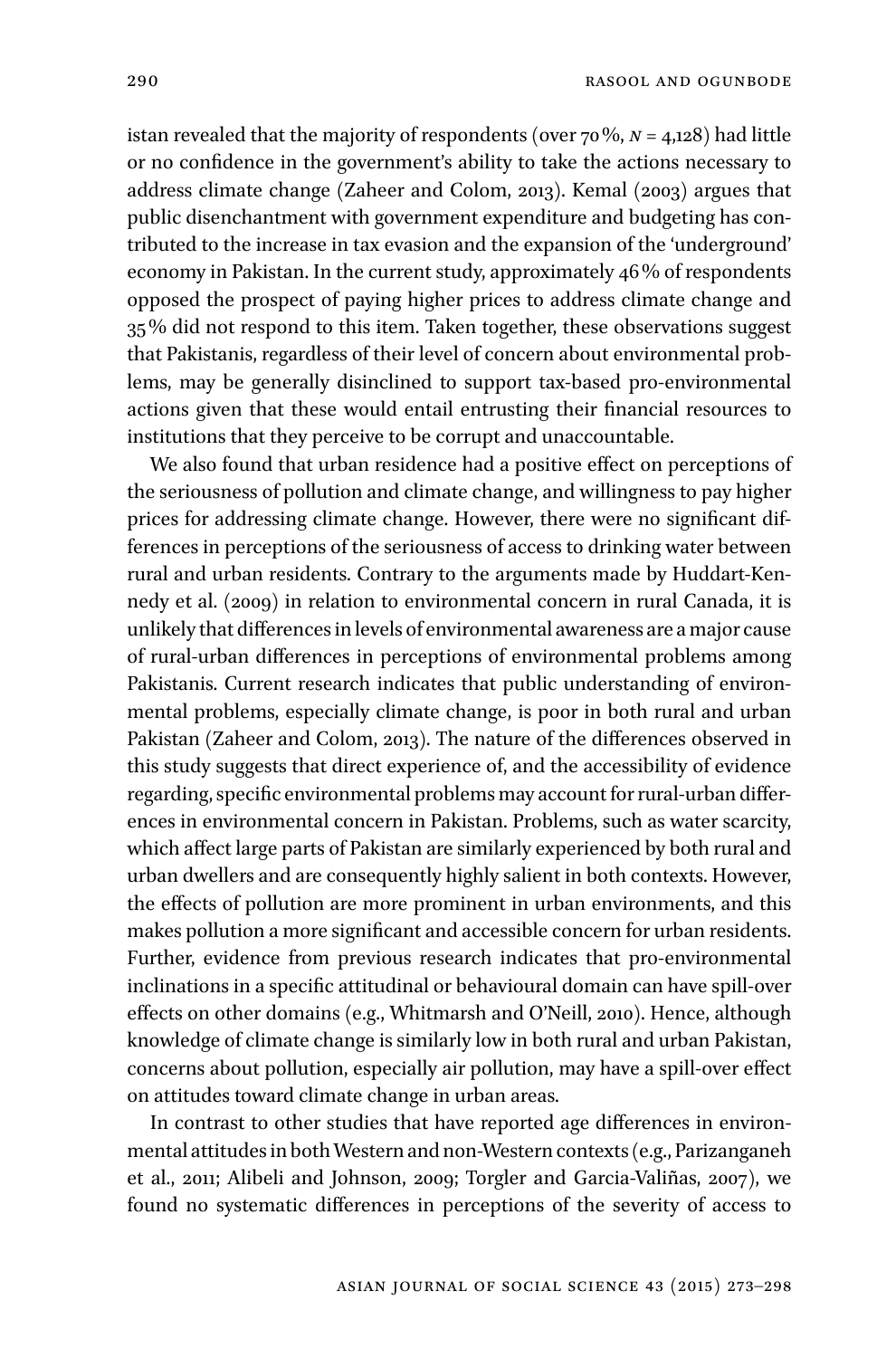drinking water, pollution or climate change across age categories in Pakistan. However, education appeared to have a pronounced effect on Pakistanis' perceptions of the seriousness of environmental problems, especially pollution and climate change. In line with previous research (Gelissen, 2007; Givens and Jorgenson, 2011), our findings reiterate the importance of education as a facilitator of environmental awareness and concern. Recently, efforts have been made to incorporate environmental education into the curriculum in schools across Pakistan, which is a positive development and one that may give rise to birth cohort differences in environmental concern among Pakistanis in the future.

We also found that income had a positive effect on Pakistanis' perceptions of environmental problems. Gelissen (2007) argues that personal income is positively associated with pro-environmental attitudes because higher incomes reduce the opportunity costs of serious engagement with environmental concerns. In Pakistan, the distribution of personal incomes is extremely unequal, especially in urban areas. However, Janjua and Kamal (2011) indicate that education is the most significant contributor to poverty alleviation across the country. In addition to its contribution to poverty alleviation, we believe that education may also partly explain the relationship between income and environmental concern among Pakistanis. In Nigeria, Ogunbode and Arnold (2012) found that education is positively associated with income and high-level employment, and Nigerians with intermediate to high levels of formal education who hold skilled or white-collar employment are more likely to encounter environment-related information, have more environmental knowledge and maintain higher levels of environmental concern than their counterparts with a lower socioeconomic status. It seems likely that the same is true of the Pakistani population. In this context, we conclude that although high incomes can facilitate increased environmental concern by enabling individuals to engage with issues beyond the challenges of satisfying basic material needs, a level of formal education is necessary for fostering a substantive appreciation of the broader significance and consequences of environmental problems.

Overall, the demographic trends in perceptions of the severity of environmental problems we observed in Pakistan are congruent with some empirical evidence and theoretical arguments, regarding the social bases of environmental concern in Western contexts. The effect of rural-urban residence on perceptions of environmental problems and willingness to pay for addressing global climate change indirectly supports Inglehart's (1995) argument about the influence of direct experience of environmental problems on environmental concern in developing societies. Ogunbode and Arnold (2012) found that people are more concerned about issues such as air pollution and solid waste manage-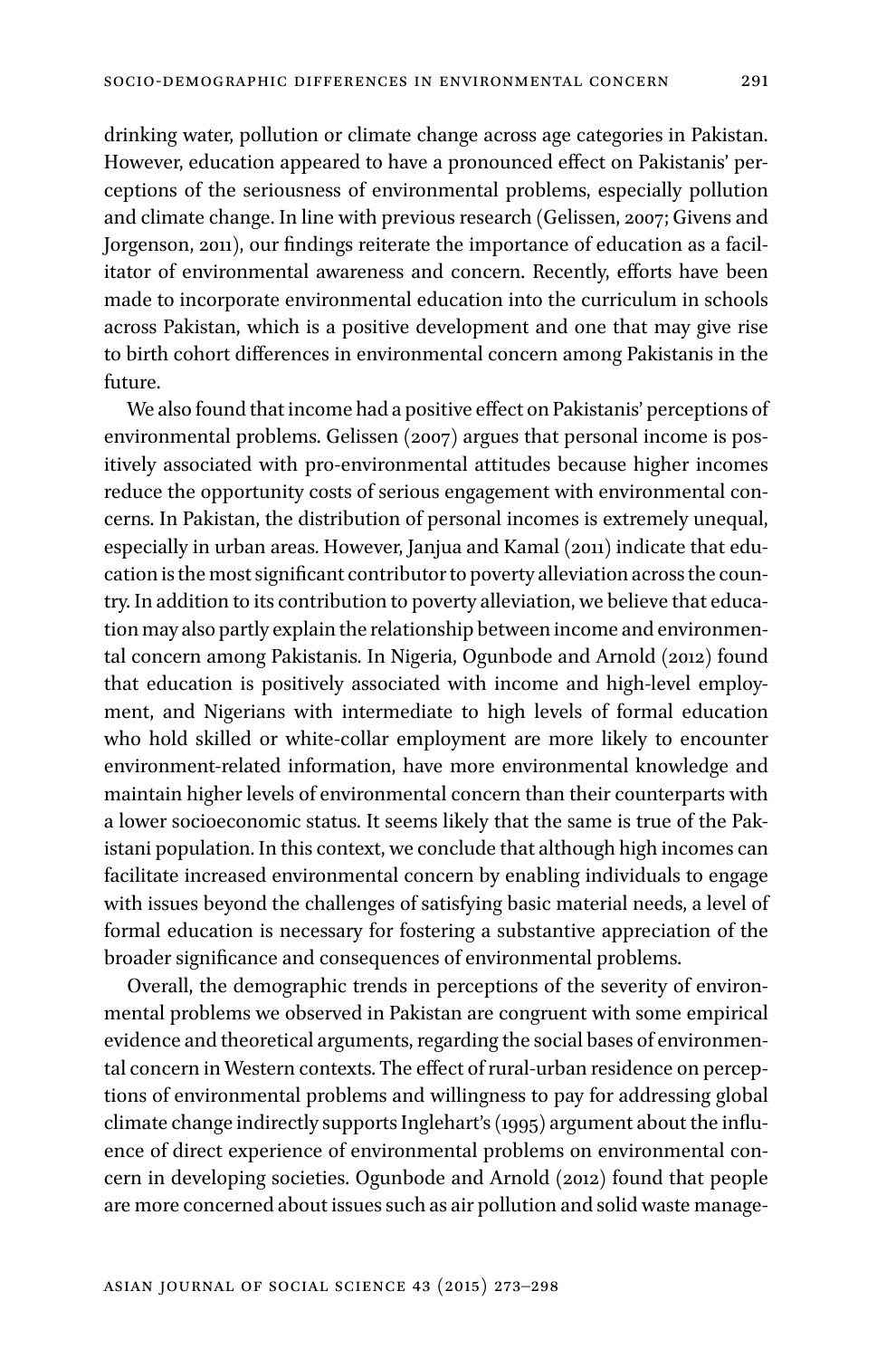ment than other less visible problems like global warming and biodiversity loss in Nigeria. This suggests that in the absence of a wide-ranging dissemination of environment-related information, as is the case in most Western societies, experiential evidence of environmental problems may be the primary informational basis of environmental attitudes and beliefs in developing societies. Unfortunately, the evidence for some critical environmental problems, such as climate change and biodiversity loss, is not directly observable by lay individuals and more efforts need to be channelled into helping citizens of developing societies identify the links between visible local problems and more abstract overarching environmental issues.

The gender differences in perceptions of environmental problems we observed among our sample of Pakistanis also concur with Stern et al.'s (1993) suggestions that women respond more strongly to the deterioration of the environment than men. Unlike, the other demographic categories we assessed in this study—income, education and urban residence—the effect of gender on environmental perceptions is unlikely to simply be the result of personal experience, since gender by itself does not influence individuals' exposure to environmental problems. However, the lack of gender differences in willingness to pay higher prices for addressing climate change in this context indicates that females' inclinations toward pro-environmentalism may be suppressed by unfavourable social, cultural or economic conditions. We believe that factors such as the generally low level of institutional trust and belief in the efficacy of the government and other agents to administer public contributions toward the resolution of critical environmental issues are significant barriers to Pakistanis' support for monetary or tax-based pro-environmental policies. The implementation of many national environmental programmes across the globe involves large budgets that are often partly or fully funded by taxpayers. The continuity of these programmes largely depends on public confidence that citizens' contributions are being used for the intended purpose. As is the case in Pakistan, corruption, lack of transparency and undemocratic governance are critical challenges in many developing countries. Managing the constraints these challenges impose on the resolution of environmental problems requires taking a step beyond educating the public about environmental issues. More effort needs to be directed at building public trust in the efficacy of the institutions responsible for tackling environmental concerns and making these institutions accountable to the public.

Finally, based on the effect sizes of the demographic attributes we analysed in this study, we believe that other intervening variables may also account for differences in environmental concern in Pakistan than were measured in the survey. Previous research indicates that social psychological factors,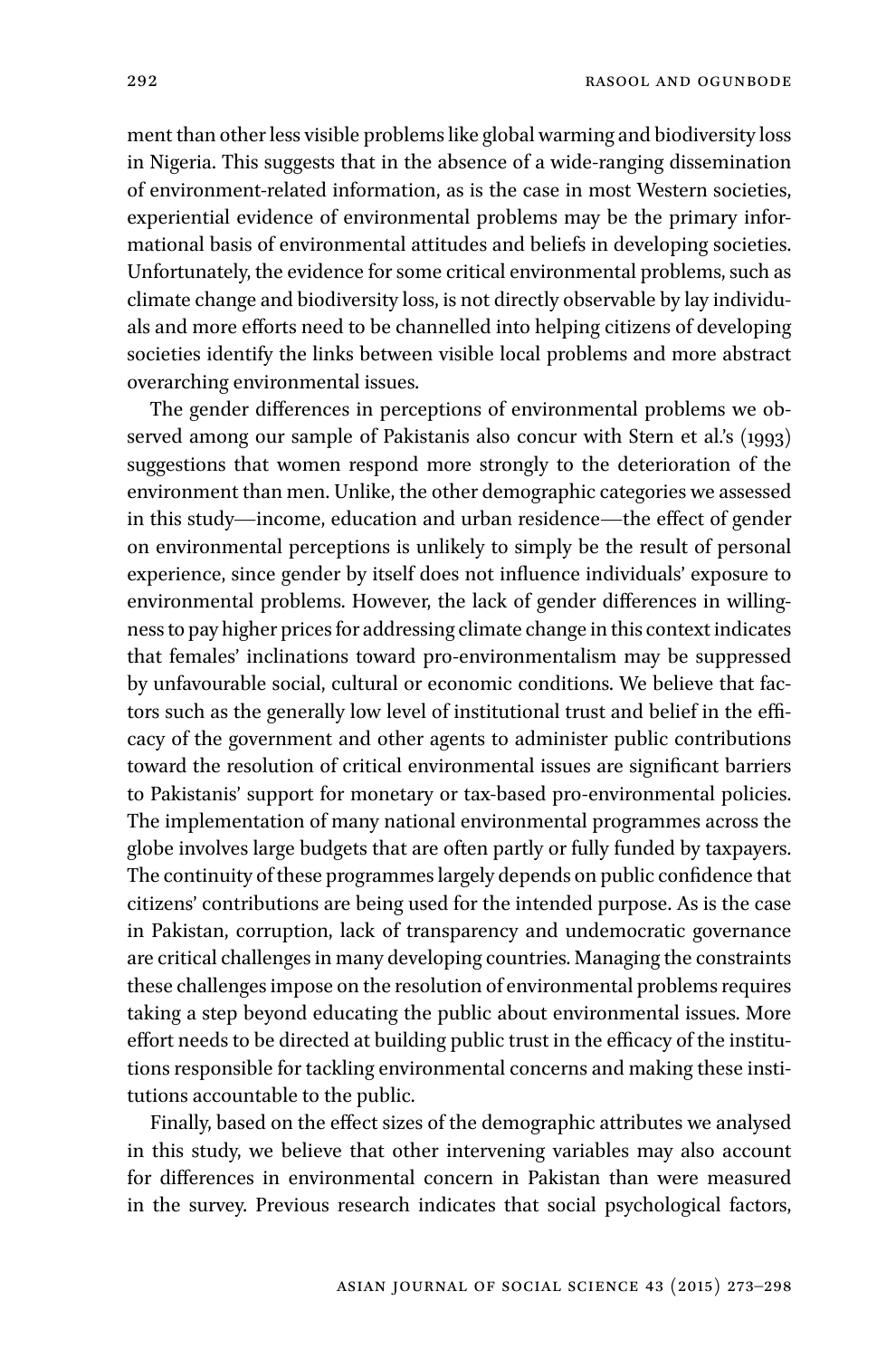such as attitudes, norms and worldviews, moderate and/or mediate the effects of demographic factors on environmental concern (e.g., Gifford and Nilsson, 2014). Therefore, to better understand the role of demographic factors as bases for pro-environmentalism in Pakistan, it is necessary to explicitly examine the social psychological processes by which demographic factors give rise to differences in environmental concern (Rasool, 2013).

#### **References**

- Adeola, Francis O. (1996) "Environmental contamination, public hygiene, and human health concerns in the third world the case of Nigerian environmentalism". *Environment and Behavior* 28(5): 614–646.
- Ali, Jawad, Tor A. Benjaminsen, Ahmed A. Hammad and Øystein B. Dick (2005) "The road to deforestation: An assessment of forest loss and its causes in Basho Valley, Northern Pakistan." *Global Environmental Change*15(4): 370–380.
- Alibeli, Madalla A. and Chris Johnson (2009) "Environmental concern: A cross national analysis". *Journal of International and Cross-Cultural Studies*, 3(1): 1–10.
- Arnocky, Steven and Mirella L. Stroink (2011) "Gender differences in environmental concern and cooperation: The mediating role of emotional empathy". *Current Research in Social Psychology* 16(9): 1–14.
- Arshad, Sana, Adila Shafqat, Asad A. Khan and Quaratulain Safdar (2013) "Youth environmental complaints in Bahawalpur city, Pakistan: An informational intervention for local environmental governance". *Human Geographies—Journal of Studies and Research in Human Geography*, 7(1): 71–80.
- Azizullah, Azizullah, Muhammad N.K. Khattak, Peter Richter and Donat-Peter Häder (2011) "Water pollution in Pakistan and its impact on public health—a review". *Environment International* 37(2): 479–497.
- Biswas, Asit K. (1987) "Environmental concerns in Pakistan, with special reference to water and forests". *Environmental Conservation* 14(04): 319–328.
- Botetzagias, Iosif and Chrisovaladis Malesios (2012) "The influence of economic affluence and environmental conditions on an individual's concern for the environment: A Greek case study (2005–2007)". *Local Environment* 17(1): 93–113.
- Brechin, Steven R. andWillett Kempton (1997)"Beyond postmaterialist values: National versus individual explanations of global environmentalism". *Social Science Quarterly* 78(1): 16–20.
- Chen, Xiaodong, M. Peterson, Vanessa Hull, Chuntian Lu, Graise D. Lee, Dayong Hong and Jianguo Liu (2011) "Effects of attitudinal and sociodemographic factors on proenvironmental behaviour in urban China". *Environmental Conservation* 38(01): 45– 52.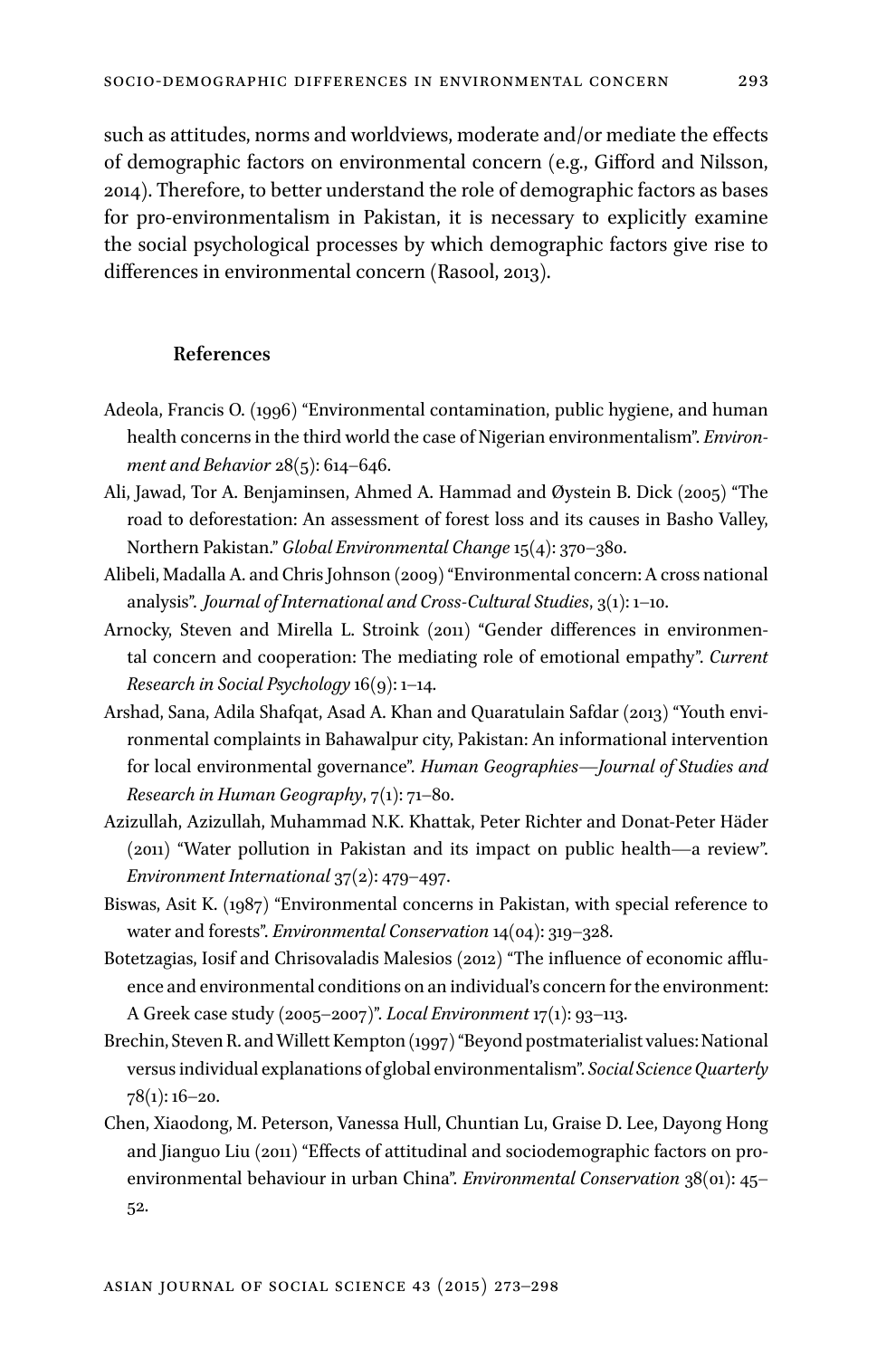- Dietz, Thomas, Paul C. Stern and Gregory A. Guagnano (1998) "Social structural and social psychological bases of environmental concern". *Environment and Behavior* 30(4): 450–471.
- Dunlap, Riley E. and Angela G. Mertig (1997) "Global environmental concern: An anomaly for postmaterialism". *Social Science Quarterly* 78(1): 24–29.
- Dunlap, Riley E. and Richard York (2008) "The globalization of environmental concern and the limits of the postmaterialist values explanation: Evidence from four multinational surveys". *Sociological Quarterly* 49(3): 529–563.
- Ehrlich, Paul R. and Anne H. Ehrlich (2013) "Can a collapse of global civilization be avoided?" *Proceedings of the Royal Society b: Biological Sciences* 280(1754): 20122845.
- Fairbrother, Malcolm (2013) "Rich people, poor people, and environmental concern: Evidence across nations and time". *European Sociological Review* 29(5): 910–922.
- Farooqi, Anjum A., Azmat H. Khan and Hazrat Mir (2005)"Climate change perspectives in Pakistan". *Pakistan Journal of Meteorology* 2(3): 11–21.
- Field, Andy, Jeremy Miles and Zoë Field (2012) *Discovering Statistics Using r*. London: Sage Publications.
- Flynn, James, Paul Slovic and Chris K. Mertz (1994) "Gender, race, and perception of environmental health risks". *Risk Analysis* 14(6): 1101–1108.
- Fransson, Niklas and Tommy Gärling (1999) "Environmental concern: Conceptual definitions, measurement methods, and research findings". *Journal of Environmental Psychology* 19(4): 369–382.
- Franzen, Axel and Reto Meyer (2010) "Environmental attitudes in cross-national perspective: A multilevel analysis of the issp 1993 and 2000". *European Sociological Review* 26(2): 219–234.
- Furman, Andrzej (1998) "A note on environmental concern in a developing country results from an Istanbul survey". *Environment and Behavior* 30(4): 520–534.
- Gelissen, John (2007) "Explaining popular support for environmental protection: A multilevel analysis of 50 nations". *Environment and Behavior* 39(3): 392–415.
- Gifford, Robert and Andreas Nilsson (2014) "Personal and social factors that influence pro-environmental concern and behaviour: A review". *International Journal of Psychology* doi: 10.1002/ijop.12034.
- Givens, Jennifer E. and Andrew K. Jorgenson (2011) "The effects of affluence, economic development, and environmental degradation on environmental concern: A multilevel analysis". *Organization and Environment* 24(1): 74–91.
- Government of Pakistan (2012) Progress Toward Achieving MDG Target 1B: Full and *Productive Employment and Decent Work For All*. Statistics Division/Pakistan Bureau of Statistics/Ministry of Economic Affairs and Statistics.
- Greenberg, Michael R. and Dona F. Schneider (1995) "Gender differences in risk perception: Effects differ in stressed vs. non-stressed environments". *Risk Analysis*15(4): 503–511.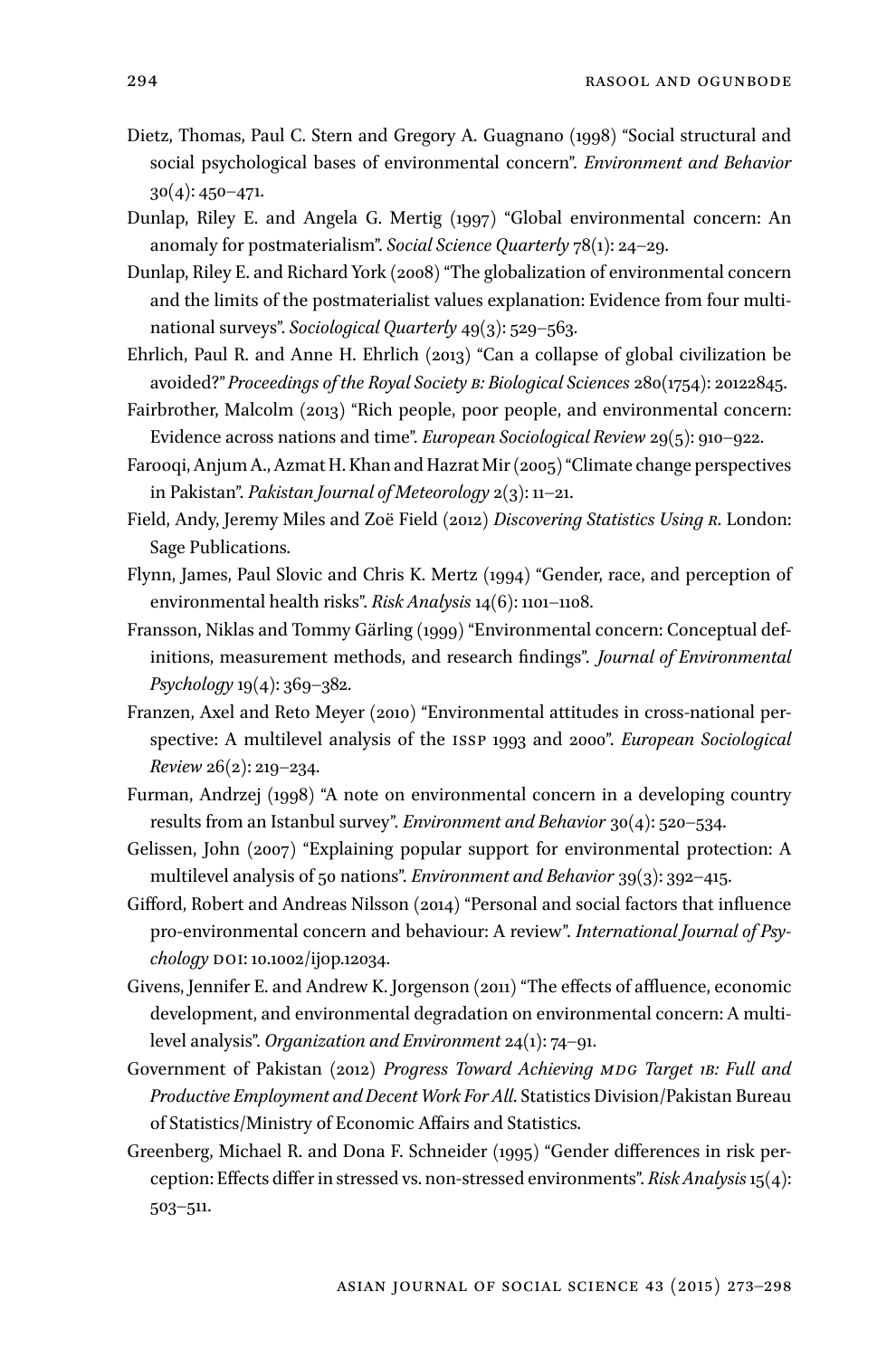- Hampel, Bill, Roger Holdsworth and Jennifer Boldero (1995) "Urban/rural differences in environmental consciousness among adolescents". *Rural Society 5*(4): 13–27.
- Hansla, André, Amelia Gamble, Asgeir Juliusson and Tommy Gärling (2008) "The relationships between awareness of consequences, environmental concern, and value orientations" *Journal of Environmental Psychology* 28(1): 1–9.
- Hasan, Arif and Ameneh A. Ali (1992). "Environmental problems in Pakistan: Their origins and development and the threats that they pose to sustainable development." *Environment and Urbanization* 4(1): 8–21.
- Holm, Sture (1979) "A simple sequentially rejective multiple test procedure". *Scandinavian Journal of Statistics* 6: 65–70.
- Huddart-Kennedy, Emily, Thomas M. Beckley, Bonita L. McFarlane and Solange Nadeau (2009) "Rural-Urban Differences in Environmental Concern in Canada". *Rural Sociology 74*(3): 309–329.
- Hussain, Majid, Pierre Madl and Khan Alam (2012) "Ambient air quality with emphasis on roadside junctions in metropolitan cities of Pakistan and its potential health effects". *The Health* 3(3): 79–85.
- Inglehart, Ronald (1995) "Public support for environmental protection: Objective problems and subjective values in 43 societies". *Political Science and Politics* 28(01): 57– 72.
- Janjua, Pervez Z. and Usman Ahmed Kamal (2011) "The role of education and income in poverty alleviation: A cross-country analysis". *The Lahore Journal of Economics* 1: 143–172.
- Jones, Robert E. and Riley E. Dunlap (1992) "The social bases of environmental concern: Have they changed over time?"*Rural Sociology* 57(1): 28–47.
- Kanagy, Conrad L., Craig R. Humphrey and Glenn Firebaugh (1994) "Surging environmentalism: Changing public opinion or changing publics?" *Social Science Quarterly*75(4): 804–819.
- Kemal, Ali M. (2003) "Underground economy and tax evasion in Pakistan: A critical evaluation". Pakistan Institute of Development Economics, Islamabad, Pakistan. Research Report 184.
- Kidd, Quentin and Lee Aie-Rie (1997) "Postmaterialist values and the environment: A critique and reappraisal". *Social Science Quarterly* 78(1): 1–15.
- Kim, Doo-Sik (1999) "Environmentalism in developing countries and the case of a large Korean city". *Social Science Quarterly* 80(4): 810–829.
- Leonard, H. Jeffrey and David Morell (1981) "Emergence of environmental concern in developing countries: A political perspective". *Stanford Journal of International Law* 17: 281.
- Lyons, Evanthia and Glynis M. Breakwell (1994) "Factors predicting environmental concern and indifference in 13- to 16-year-olds". *Environment and Behavior* 26(2): 223–238.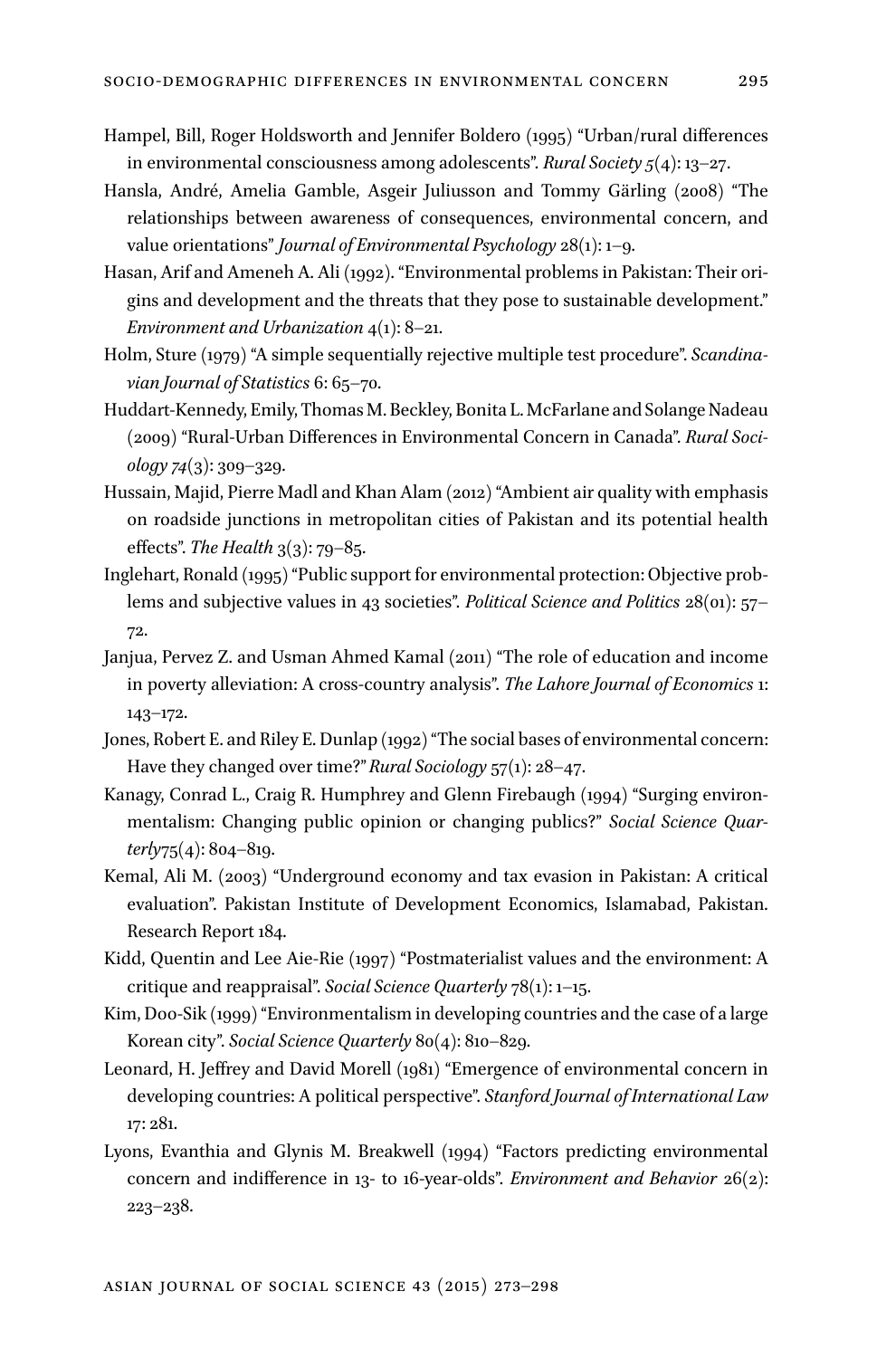- McMillan, MaryBe, Thomas J. Hoban, William B. Clifford and Margaret R. Brant (1997) "Social and demographic influences on environmental attitudes". *Southern Rural Sociology*13(1): 89–107.
- Milfont, Taciano L. (2012)"Cultural differences in environmental engagement", in Susan Clayton (ed.) *Handbook of Environmental and Conservation Psychology*. Oxford: Oxford University Press.
- Nickerson, Raymond (2003) *Psychology and Environmental Change*. Mahwah: Lawrence Erlbaum Publishers.
- Ogunbode, Charles A. and Kate Arnold (2012) "A study of environmental awareness and attitudes in Ibadan, Nigeria". *Human and Ecological Risk Assessment* 18(3): 669– 684.
- Olofsson, Anna and Susanna Öhman (2006) "General Beliefs and Environmental Concern Transatlantic Comparisons". *Environment and Behavior* 38(6): 768–790.
- Oskamp, Stuart (2000) "Psychological contributions to achieving an ecologically sustainable future for humanity". *Journal of Social Issues* 56(3): 373–390.
- Pakistan Environmental Protection Agency (2005). *State of Environment Report*. Islamabad: Ministry of Environment.
- *Pakistan Today* (2012)"Polluted water causes 40% of deaths in Pakistan annually". Available at: [http://www.pakistantoday.com.pk/2012/04/17/national/polluted-water](http://www.pakistantoday.com.pk/2012/04/17/national/polluted-water-causes-40-of-deaths-in-pakistan-annually/) [-causes-40-of-deaths-in-pakistan-annually/](http://www.pakistantoday.com.pk/2012/04/17/national/polluted-water-causes-40-of-deaths-in-pakistan-annually/) (accessed on 22 March 2014).
- Pampel, Fred C. (2014) "The varied influence of ses on environmental concern". *Social Science Quarterly* 95(1): 57–75.
- Parekh, Pravin P., Haider A. Khwaja, Adil R. Khan, Ronaq R. Naqvi, Abdul Malik, Sajjad A. Shah, Khalid Khan and Ghazanfar Hussain (2001) "Ambient air quality of two metropolitan cities of Pakistan and its health implications". *Atmospheric Environment* 35(34): 5971–5978.
- Parizanganeh, Abdolhossein, V. Chris Lakhan, Mahmoud Yazdani and Sajid R. Ahmad (2011)"Modelling categorical data to identify factors influencing concern for the natural environment in Iran". *Journal of Environmental Management* 92(10): 2836–2843.
- Poortinga, Wouter, Linda Steg and Charles Vlek (2004)"Values, environmental concern, and environmental behavior: A study into household energy use". *Environment and Behavior* 36(1): 70–93.
- Purohit, Pallav, Tahira Munir and Peter Rafaj (2013) "Scenario analysis of strategies to control air pollution in Pakistan". *Journal ofIntegrative Environmental Sciences*10(2): 77–91.
- Rasool, Faiz (2013)"The environmental behavior research in Pakistan:Why it is needed? And what questions it should address?" *Mediterranean Journal of Social Sciences*  $4(6)$ : 285–293.
- Sandvik, Hanno (2008) "Public concern over global warming correlates negatively with national wealth". *Climatic Change* 90(3): 333–341.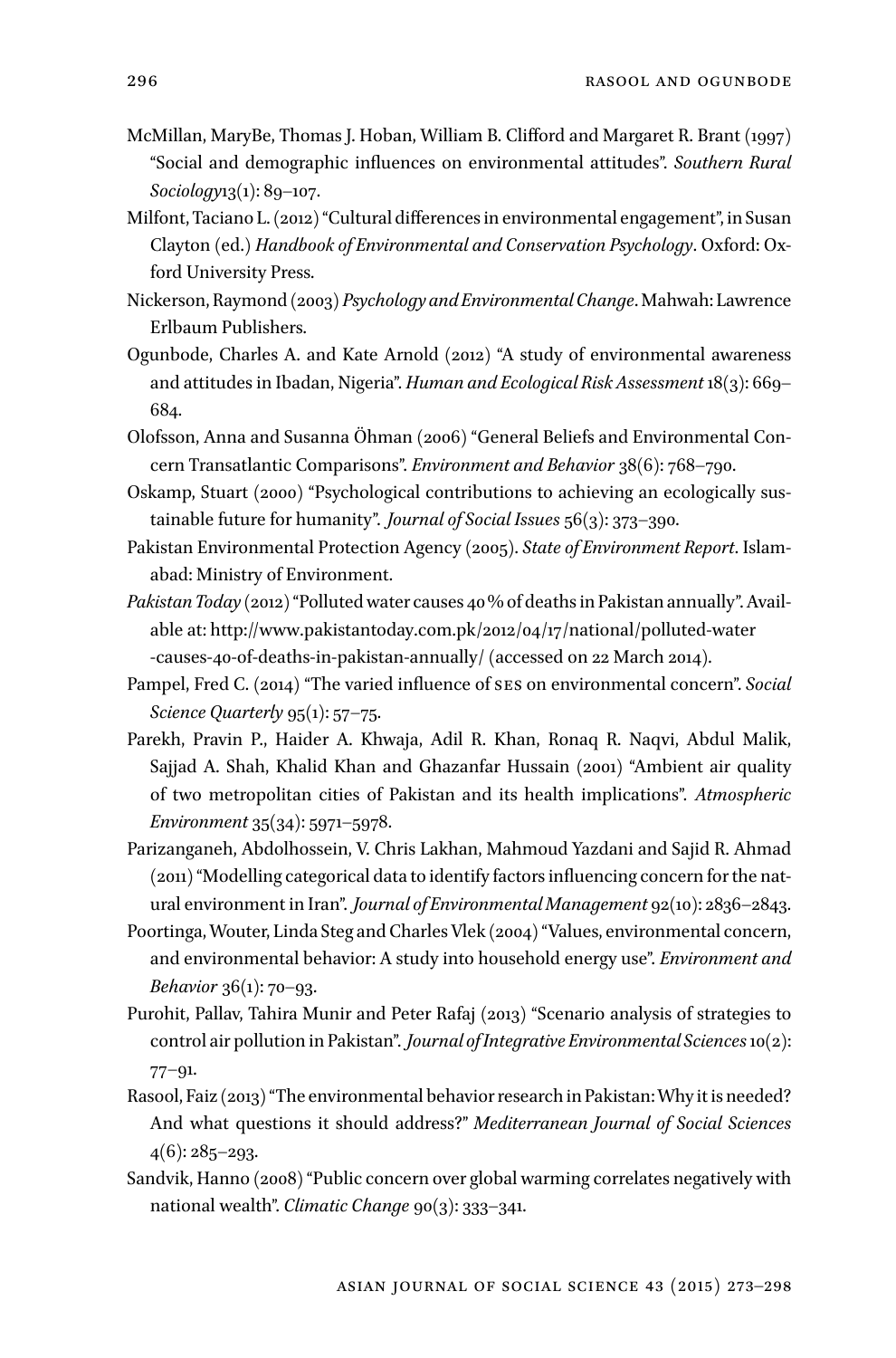- Sarwar, Farhan and Abdus Sattar Abbasi (2013)"An in-depth analysis of women's labour force participation in Pakistan". *Middle East Journal of Scientific Research* 15(2): 208–215.
- Schultz, P. Wesley, Chris Shriver, Jennifer J. Tabanico and Azar M. Khazian (2004) "Implicit connections with nature". *Journal of Environmental Psychology* 24(1): 31– 42.
- Shen, Junyi and Tatsuyoshi Saijo (2008) "Re-examining the relations between sociodemographic characteristics and individual environmental concern: Evidence from Shanghai data". *Journal of Environmental Psychology* 28(1): 42–50.
- Steger, Mary Ann E. and Stephanie L. Witt (1989) "Gender differences in environmental orientations: A comparison of publics and activists in Canada and the us". *The Western Political Quarterly* 627–649.
- Stern, Paul C., Thomas Dietz and Linda Kalof (1993) "Value orientations, gender, and environmental concern". *Environment and Behavior* 25(5): 322–348.
- Takács-Sánta, András (2007) "Barriers to environmental concern". *Human Ecology Review* 14(1): 26–38.
- Tahir, Naeem A., M. Rafique and Abdulaziz Alaamer (2010) "Biomass fuel burning and its implications: Deforestation and greenhouse gases emissions in Pakistan". *Environmental Pollution* 158: 2490–2495.
- Tindall, David B., Scott Davies and Celine Mauboules (2003) "Activism and conservation behavior in an environmental movement: The contradictory effects of gender". *Society and Natural Resources* 16(10): 909–932.
- Torgler, Benno and Maria A. Garcia-Valiñas (2007) "The determinants of individuals' attitudes towards preventing environmental damage". *Ecological Economics* 63(2): 536–552.
- United States of America Central Intelligence Agency (2014) *The World Factbook*. Available at: [https://www.cia.gov/library/publications/the-world-factbook/rankorder/](https://www.cia.gov/library/publications/the-world-factbook/rankorder/2119rank.html) [2119rank.html](https://www.cia.gov/library/publications/the-world-factbook/rankorder/2119rank.html) (accessed on 17 April 2014).
- van Liere, Kent D. and Riley E. Dunlap (1980) "The social bases of environmental concern: A review of hypotheses, explanations and empirical evidence". *Public Opinion Quarterly* 44(2): 181–197.
- Weber, Elke U. (2006) "Experience-based and description-based perceptions of longterm risk: Why global warming does not scare us (yet)". *Climatic Change* 77(1–2): 103–120.
- Webster, Peter, Violeta E. Toma and Hyemi Kim (2011) "Were the 2010 Pakistan floods predictable?" *Geophysical Research Letters* 38, l04806, doi:10.1029/2010GL046346.
- Whitmarsh, Lorraine and Saffron O'Neill (2010) "Green identity, green living? The role of pro-environmental self-identity in determining consistency across diverse pro-environmental behaviours". *Journal of Environmental Psychology* 30(3): 305– 314.